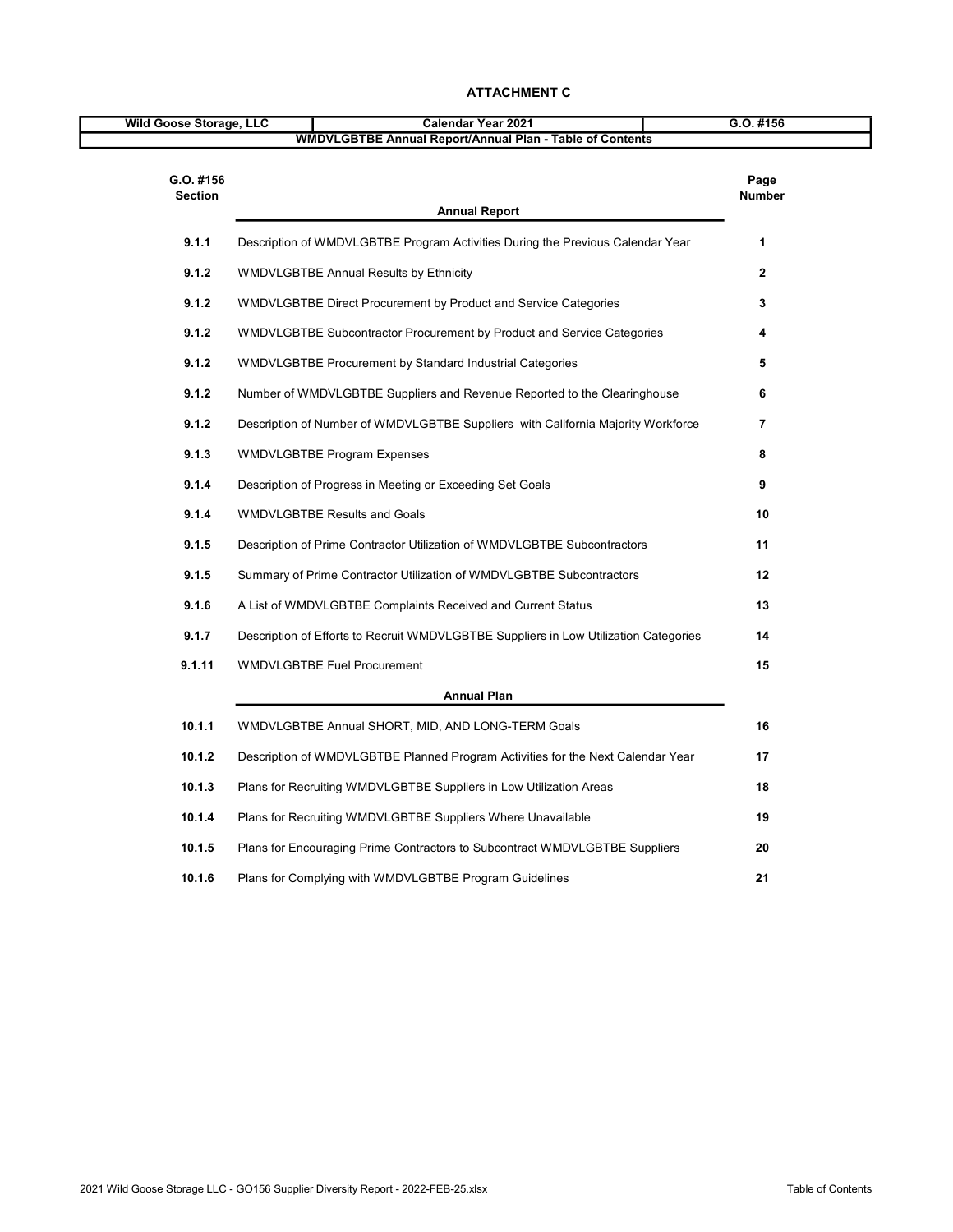| <b>Wild Goose Storage, LLC</b>                                                 | <b>Calendar Year 2021</b> | G.O. #156 Sec. 9.1.1 |
|--------------------------------------------------------------------------------|---------------------------|----------------------|
| Description of WMDVLGBTBE Program Activities During the Previous Calendar Year |                           |                      |

#### Internal Program Activities

Wild Goose Storage LLC's (WGS) Supplier Diversity program is administered jointly by the Compliance Manager, Superintendent of U.S. Operations (Eng/Ops), and U.S. Operations personnel. The parent company for WGS continues to be Rockpoint Gas Storage, who in turn is owned by Brookfield Infrastructure. The WGS Eng/Ops group reports directly to the Vice President (VP) of Eng/Ops for Rockpoint. During CY2021, WGS continued to apply a disciplined approach to spending, with management and senior members making key purchasing decisions as they had in the past. The Eng/Ops group was made aware of the importance of G.O. #156 program and utilization of diverse suppliers/contractors. Both WGS and Lodi Gas Storage (LGS) are under the same Brookfield ownership umbrella. Despite LGS not needing to submit a G.O. #156 report for CY2021 (due to being below \$25MM threshold) a concentrated effort was made on both WGS/LGS' behalf to communicate and incorporate diverse suppliers/contractors within their spend requirements. The facility continues to be fully committed to the development and adherence of G.O. #156 Supplier Diversity Program goals. The Compliance Manager has reviewed the Clearinghouse information in regards to WMDVLGBTBE spend.

#### External Program Activities

N/A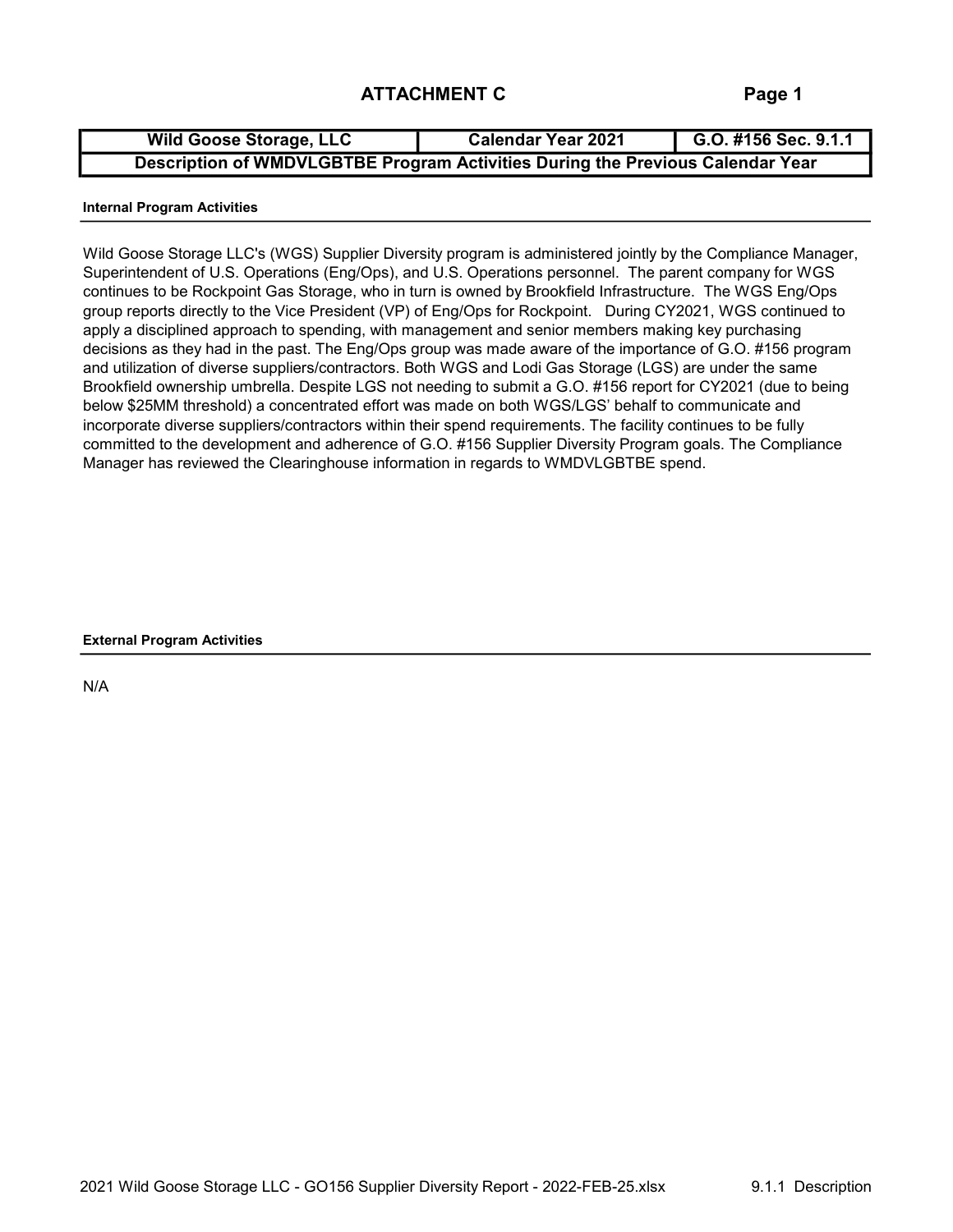| <b>Wild Goose Storage,</b> | <b>Calendar Year 2021</b> | G.O. #156 Sec. 9.1.2 |
|----------------------------|---------------------------|----------------------|
|                            |                           |                      |

## WMDVLGBTBE Annual Results by Ethnicity

|                |                           |                                                 |                 | <b>Calendar Year 2021</b> |                 |          |
|----------------|---------------------------|-------------------------------------------------|-----------------|---------------------------|-----------------|----------|
|                |                           |                                                 | <b>Direct</b>   | Sub                       | <b>Total \$</b> | %        |
| 1              |                           | Asian Pacific American                          | \$57,100        | \$0                       | \$57,100        | 1.06%    |
| $\overline{c}$ | <b>Minority</b>           | African American                                | \$0             | \$0                       | \$0             | 0.00%    |
| 3              | <b>Male</b>               | Hispanic American                               | \$102,494       | \$0                       | \$102,494       | 1.91%    |
| 4              |                           | Native American                                 | \$0             | \$0                       | \$0             | 0.00%    |
| 5              |                           | <b>Total Minority Male</b>                      | \$159,594       | \$0                       | \$159,594       | 2.97%    |
| 6              |                           | Asian Pacific American                          | \$0             | \$0                       | \$0             | $0.00\%$ |
| $\overline{7}$ |                           | African American                                | \$0             | \$0                       | \$0             | 0.00%    |
| 8              | <b>Minority</b>           | Hispanic American                               | \$0             | \$0                       | \$0             | 0.00%    |
| 9              | Female<br>Native American |                                                 | \$0             | \$0                       | \$0             | 0.00%    |
| 10             |                           | <b>Total Minority Female</b>                    | \$0             | $\overline{50}$           | \$0             | 0.00%    |
|                |                           |                                                 |                 |                           |                 |          |
|                |                           | <b>Total Minority Business Enterprise (MBE)</b> | \$159,594       | \$0                       | \$159,594       | 2.97%    |
|                |                           |                                                 |                 |                           |                 |          |
| 12             |                           | Women Business Enterprise (WBE)                 | \$63,157        | \$0                       | \$63,157        | 1.17%    |
|                |                           | Lesbian, Gay, Bisexual, Transgender             |                 |                           |                 |          |
| 13             |                           | <b>Business Enterprise (LGBTBE)</b>             | \$0             | \$0                       | \$0             | 0.00%    |
|                |                           |                                                 |                 |                           |                 |          |
|                |                           | Disabled Veteran Business                       | \$18,404        | \$0                       | \$18,404        | 0.34%    |
| 14             |                           | Enterprise (DVBE)                               |                 |                           |                 |          |
| 15             | Other $8(a)^*$            |                                                 | $\overline{50}$ | $\overline{\$0}$          | <b>SO</b>       | $0.00\%$ |
|                |                           |                                                 |                 |                           |                 |          |
| 16             |                           | <b>TOTAL WMDVLGBTBE</b>                         | \$241,155       | $\overline{\$0}$          | \$241,155       | 4.49%    |

17 Net Procurement\*\* \$5,375,545

NOTE: \* FIRMS CLASSIFIED AS 8(a) OF SMALL BUSINESS ADMINISTRATION INCLUDES NON-WMDVLGBTBE

\*\* NET PROCUREMENT INCLUDES PURCHASE ORDER, NON-PURCHASE ORDER, AND CREDIT CARD DOLLARS Direct - DIRECT PROCUREMENT

Sub - SUBCONTRACTOR PROCUREMENT

% - PERCENTAGE OF NET PROCUREMENT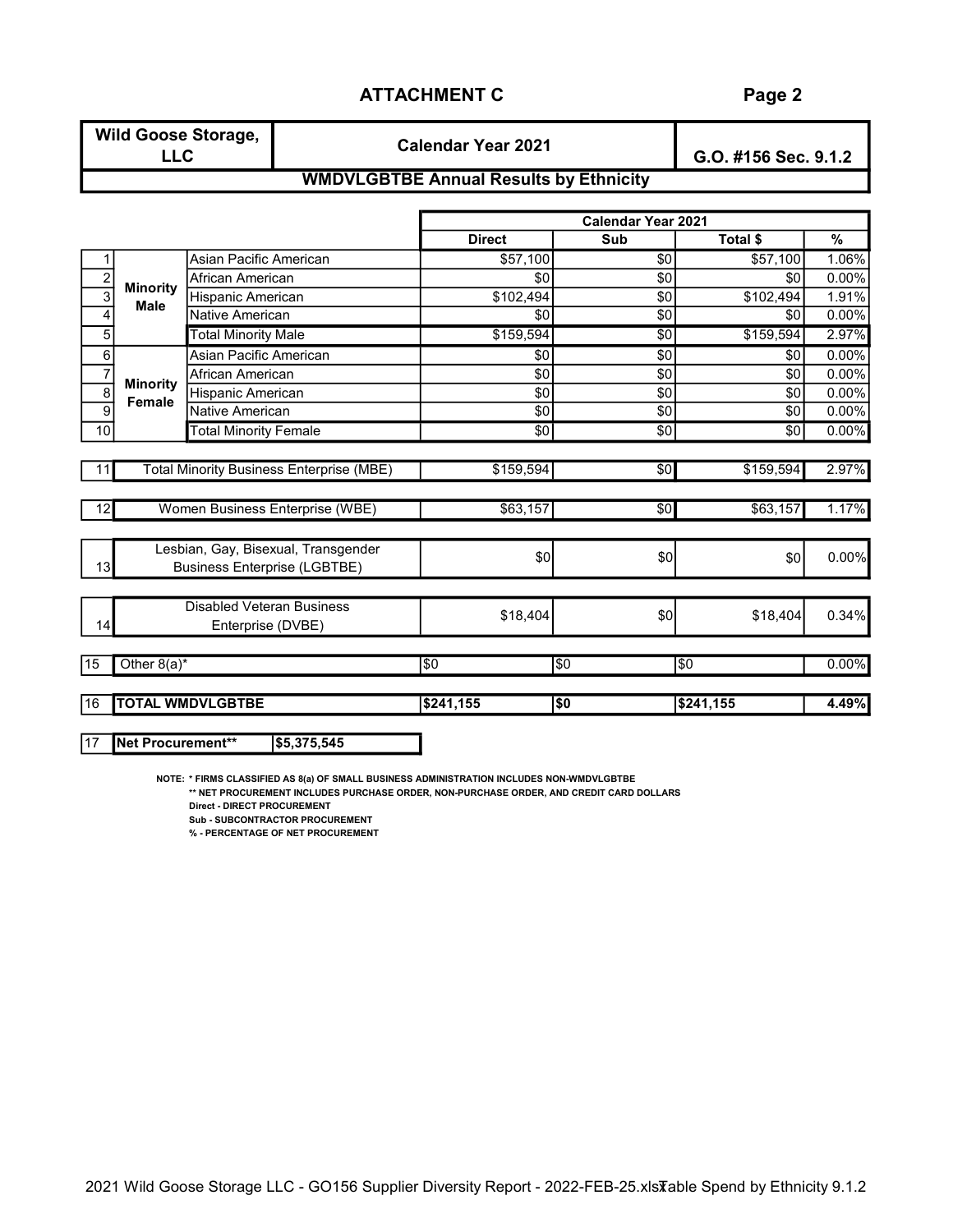## Page 3

|                  | <b>LLC</b>                | <b>Wild Goose Storage,</b>   |                                                                        |               | <b>Calendar Year 2021</b> |               | G.O. #156 Sec. 9.1.2 |                          |                 |               |
|------------------|---------------------------|------------------------------|------------------------------------------------------------------------|---------------|---------------------------|---------------|----------------------|--------------------------|-----------------|---------------|
|                  |                           |                              | <b>WMDVLGBTBE Direct Procurement by Product and Service Categories</b> |               |                           |               |                      |                          |                 |               |
|                  |                           |                              |                                                                        |               | <b>Products</b>           |               | <b>Services</b>      |                          | <b>Total</b>    |               |
|                  |                           |                              |                                                                        |               | \$                        | $\frac{9}{6}$ | \$                   | $\overline{\frac{9}{6}}$ | \$              | $\frac{9}{6}$ |
| 1                |                           |                              | Asian Pacific American                                                 | Direct        | \$0                       | 0.00%         | \$57,100             | 1.06%                    | \$57,100        | 1.06%         |
| $\boldsymbol{2}$ | <b>Minority</b>           | African American             |                                                                        | Direct        | \$0                       | 0.00%         | \$0                  | 0.00%                    | \$0             | 0.00%         |
| 3                | Male                      | <b>Hispanic American</b>     |                                                                        | Direct        | \$102,494                 | 1.91%         | \$0                  | 0.00%                    | \$102,494       | 1.91%         |
| $\overline{4}$   |                           | Native American              |                                                                        | <b>Direct</b> | \$0                       | 0.00%         | \$0                  | 0.00%                    | \$0             | 0.00%         |
| 5 <sup>1</sup>   |                           | <b>Total Minority Male</b>   |                                                                        | Direct        | \$102,494                 | 1.91%         | \$57,100             | 1.06%                    | \$159,594       | 2.97%         |
| $6\phantom{a}$   |                           |                              | Asian Pacific American                                                 | Direct        | \$0                       | 0.00%         | \$0                  | 0.00%                    | \$0             | 0.00%         |
| $\overline{7}$   |                           | African American             |                                                                        | <b>Direct</b> | \$0                       | 0.00%         | \$0                  | 0.00%                    | \$0             | 0.00%         |
| 8                | <b>Minority</b><br>Female | <b>Hispanic American</b>     |                                                                        | Direct        | \$0                       | 0.00%         | \$0                  | 0.00%                    | \$0             | 0.00%         |
| $\overline{9}$   |                           | <b>Native American</b>       |                                                                        | Direct        | \$0                       | 0.00%         | \$0                  | 0.00%                    | \$0             | 0.00%         |
| 10 <sup>1</sup>  |                           | <b>Total Minority Female</b> |                                                                        | Direct        | $\overline{30}$           | 0.00%         | \$0                  | 0.00%                    | \$0             | 0.00%         |
|                  |                           |                              |                                                                        |               |                           |               |                      |                          |                 |               |
| 11               |                           |                              | <b>Total Minority Business Enterprise (MBE)</b>                        | Direct        | \$102,494                 | 1.91%         | \$57,100             | 1.06%                    | \$159,594       | 2.97%         |
|                  |                           |                              |                                                                        |               |                           |               |                      |                          |                 |               |
| 12               |                           |                              | Women Business Enterprise (WBE)                                        | Direct        | \$6,489                   | 0.12%         | \$56,668             | 1.05%                    | \$63,157        | 1.17%         |
|                  |                           |                              |                                                                        |               |                           |               |                      |                          |                 |               |
|                  |                           |                              | Lesbian, Gay, Bisexual, Transgender Business                           |               |                           |               |                      |                          |                 |               |
| 13               |                           | Enterprise (LGBTBE)          |                                                                        | Direct        | \$0                       | 0.00%         | \$0                  | 0.00%                    | \$0             | 0.00%         |
|                  |                           |                              |                                                                        |               |                           |               |                      |                          |                 |               |
|                  |                           |                              |                                                                        |               |                           |               |                      |                          |                 |               |
| 14 <sup>1</sup>  |                           |                              | Disabled Veteran Business Enterprise (DVBE) Direct                     |               | \$0                       | 0.00%         | \$18,404             | 0.00%                    | \$18,404        | 0.34%         |
|                  |                           |                              |                                                                        |               |                           |               |                      |                          |                 |               |
| 15               | Other $8(a)^*$            |                              |                                                                        | Direct        | 50                        | 0.00%         | $\overline{30}$      | 0.00%                    | $\overline{30}$ | 0.00%         |
|                  |                           |                              |                                                                        |               |                           |               |                      |                          |                 |               |
| 16               |                           | <b>TOTAL WMDVLGBTBE</b>      |                                                                        | <b>Direct</b> | \$108,983                 | 2.03%         | \$132,172            | 2.46%                    | \$241,155       | 4.49%         |
|                  |                           |                              |                                                                        |               |                           |               |                      |                          |                 |               |
|                  | <b>Total Product</b>      |                              |                                                                        |               |                           |               |                      |                          |                 |               |
| 17               | <b>IProcurement</b>       |                              | \$925,082                                                              |               |                           |               |                      |                          |                 |               |
|                  | <b>Total Service</b>      |                              |                                                                        |               |                           |               |                      |                          |                 |               |
|                  | 18 Procurement            |                              | \$4,450,463                                                            |               |                           |               |                      |                          |                 |               |

| 19 Net Procurement** | \$5.375.545 |
|----------------------|-------------|
|                      |             |
|                      |             |

| <b>Total Number of</b>   |  |
|--------------------------|--|
| <b>NWDVLGBTBEs that</b>  |  |
| 20 Received Direct Spend |  |

NOTE: \* FIRMS CLASSIFIED AS 8(a) OF SMALL BUSINESS ADMINISTRATION INCLUDES NON-WMDVLGBTBE

8

\*\* NET PROCUREMENT INCLUDES PURCHASE ORDER, NON-PURCHASE ORDER, AND CREDIT CARD DOLLARS Direct - DIRECT PROCUREMENT

Sub - SUBCONTRACTOR PROCUREMENT

% - PERCENTAGE OF NET PROCUREMENT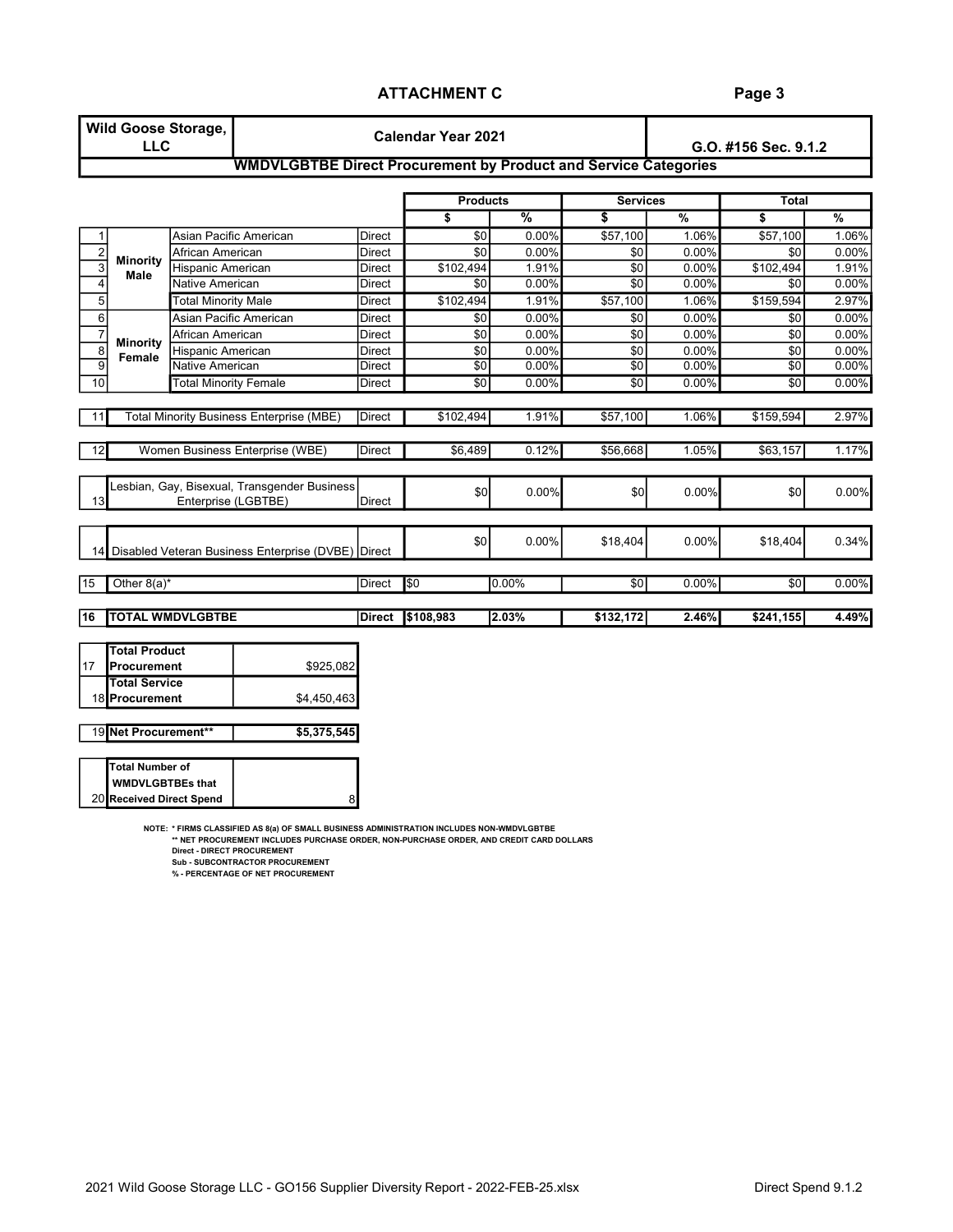|                  | <b>Wild Goose Storage,</b><br><b>LLC</b>                                      |                              |                                                                        |     | <b>Calendar Year 2021</b> |           | G.O. #156 Sec. 9.1.2    |          |                 |               |  |
|------------------|-------------------------------------------------------------------------------|------------------------------|------------------------------------------------------------------------|-----|---------------------------|-----------|-------------------------|----------|-----------------|---------------|--|
|                  |                                                                               |                              | WMDVLGBTBE Subcontractor Procurement by Product and Service Categories |     |                           |           |                         |          |                 |               |  |
|                  |                                                                               |                              |                                                                        |     | <b>Products</b>           |           | <b>Services</b>         |          | <b>Total</b>    |               |  |
|                  |                                                                               |                              |                                                                        |     | \$                        | $\%$      | $\overline{\mathbf{s}}$ | %        | \$              | $\frac{9}{6}$ |  |
| 1                |                                                                               | Asian Pacific American       |                                                                        | Sub | \$0                       | 0.00%     | \$0                     | 0.00%    | \$0             | 0.00%         |  |
| $\mathbf 2$      | <b>Minority</b>                                                               | African American             |                                                                        | Sub | \$0                       | 0.00%     | \$0                     | 0.00%    | \$0             | 0.00%         |  |
| $\overline{3}$   | Male                                                                          | <b>Hispanic American</b>     |                                                                        | Sub | \$0                       | 0.00%     | \$0                     | 0.00%    | \$0             | 0.00%         |  |
| $\overline{4}$   |                                                                               | <b>Native American</b>       |                                                                        | Sub | \$0                       | 0.00%     | \$0                     | 0.00%    | \$0             | 0.00%         |  |
| 5 <sup>1</sup>   |                                                                               | <b>Total Minority Male</b>   |                                                                        | Sub | \$0                       | 0.00%     | \$0                     | 0.00%    | \$0             | 0.00%         |  |
| $6 \overline{6}$ |                                                                               | Asian Pacific American       |                                                                        | Sub | \$0                       | 0.00%     | \$0                     | 0.00%    | \$0             | 0.00%         |  |
| $\overline{7}$   |                                                                               | African American             |                                                                        | Sub | \$0                       | 0.00%     | \$0                     | 0.00%    | \$0             | 0.00%         |  |
| 8                | <b>Minority</b><br>Female                                                     | <b>Hispanic American</b>     |                                                                        | Sub | \$0                       | 0.00%     | \$0                     | 0.00%    | \$0             | 0.00%         |  |
| $\overline{9}$   |                                                                               | <b>Native American</b>       |                                                                        | Sub | $\overline{50}$           | 0.00%     | $\overline{30}$         | 0.00%    | $\overline{30}$ | 0.00%         |  |
| 10               |                                                                               | <b>Total Minority Female</b> |                                                                        | Sub | $\overline{50}$           | 0.00%     | $\overline{50}$         | 0.00%    | $\overline{30}$ | 0.00%         |  |
|                  |                                                                               |                              |                                                                        |     |                           |           |                         |          |                 |               |  |
| 11               |                                                                               |                              | <b>Total Minority Business Enterprise (MBE)</b>                        | Sub | $\overline{50}$           | 0.00%     | $\overline{30}$         | 0.00%    | $\overline{30}$ | 0.00%         |  |
| 12               |                                                                               |                              | Women Business Enterprise (WBE)                                        | Sub | $\overline{50}$           | 0.00%     | $\overline{30}$         | 0.00%    | $\overline{30}$ | 0.00%         |  |
|                  |                                                                               |                              |                                                                        |     |                           |           |                         |          |                 |               |  |
| 13               |                                                                               | Enterprise (LGBTBE)          | Lesbian, Gay, Bisexual, Transgender Business                           | Sub | \$0                       | 0.00%     | \$0                     | 0.00%    | \$0             | 0.00%         |  |
|                  | Disabled Veteran Business Enterprise (DVBE) Sub<br>14                         |                              |                                                                        |     | \$0                       | 0.00%     | \$0                     | 0.00%    | \$0             | 0.00%         |  |
| 15               | Other $8(a)^*$                                                                |                              |                                                                        | Sub | $\overline{30}$           | 0.00%     | $\overline{30}$         | $0.00\%$ | $\overline{50}$ | 0.00%         |  |
| 16               |                                                                               | <b>TOTAL WMDVLGBTBE</b>      |                                                                        | Sub | 50                        | $ 0.00\%$ | \$0                     | 0.00%    | \$0             | 0.00%         |  |
| 117              | <b>Total Product</b><br>Procurement<br><b>Total Service</b><br>18 Procurement |                              | \$925,082<br>\$4,450,463                                               |     |                           |           |                         |          |                 |               |  |

NOTE: \* FIRMS CLASSIFIED AS 8(a) OF SMALL BUSINESS ADMINISTRATION INCLUDES NON-WMDVLGBTBE<br>\*\* NET PROCUREMENT INCLUDES PURCHASE ORDER, NON-PURCHASE ORDER, AND CREDIT CARD DOLLARS<br>Direct - DIRECT PROCUREMENT

Sub - SUBCONTRACTOR PROCUREMENT

% - PERCENTAGE OF NET PROCUREMENT

19 Net Procurement\*\* | \$5,375,545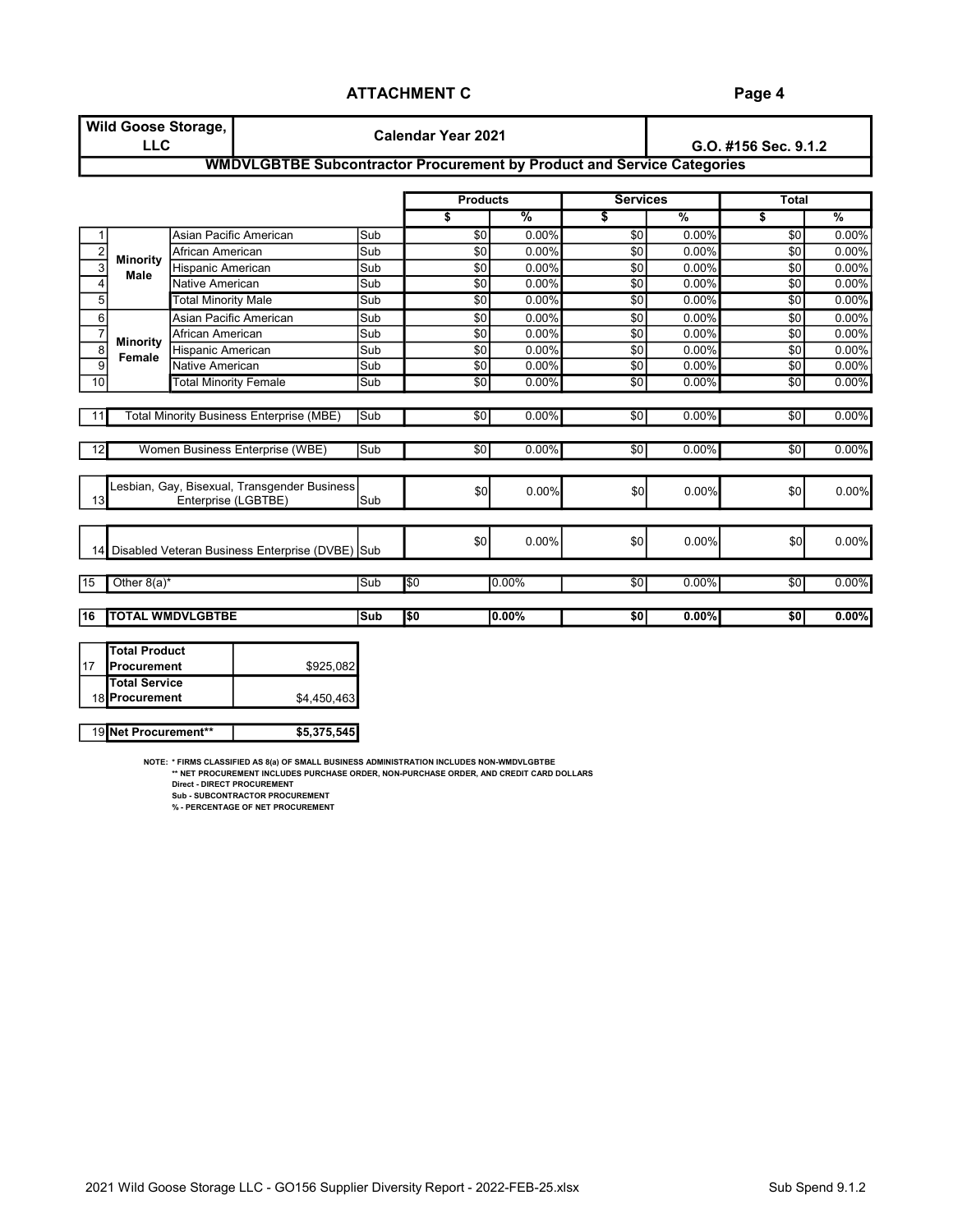#### ATTACHMENT C<br>
Page 5

| Wild Goose Storage, LLC                            | Calendar Year 2021             |                                       |             |                                 |             | G. O. #156 Sec 9.1.2     |               |                        |                 |                                                          |                   |                 |                 |              |                            |                         |
|----------------------------------------------------|--------------------------------|---------------------------------------|-------------|---------------------------------|-------------|--------------------------|---------------|------------------------|-----------------|----------------------------------------------------------|-------------------|-----------------|-----------------|--------------|----------------------------|-------------------------|
|                                                    |                                |                                       |             |                                 |             |                          |               |                        |                 | WMDVLGBTBE Procurement by Standard Industrial Categories |                   |                 |                 |              |                            |                         |
|                                                    |                                |                                       |             |                                 |             |                          |               |                        |                 |                                                          |                   |                 |                 |              |                            |                         |
|                                                    |                                |                                       |             |                                 |             |                          |               |                        |                 |                                                          |                   | Lesbian, Gay    |                 |              |                            |                         |
|                                                    |                                |                                       |             |                                 |             |                          |               |                        |                 |                                                          |                   | Bisexual,       | <b>Disabled</b> |              |                            |                         |
|                                                    |                                |                                       |             |                                 |             |                          |               |                        |                 | Minority                                                 | Women             | Transgender     | Veterans        |              |                            |                         |
|                                                    |                                |                                       |             |                                 |             |                          |               |                        | <b>Business</b> | <b>Business</b>                                          | <b>Business</b>   | <b>Business</b> |                 |              |                            |                         |
| <b>SIC Category</b>                                |                                | <b>Asian Pacific American</b><br>Male | Female      | <b>African American</b><br>Male | Female      | <b>Hispanic American</b> |               | <b>Native American</b> | Female          | Enterprise                                               | <b>Enterprise</b> | Enterprise      | Enterprise      | Other 8(a)** | Total<br><b>WMDVLGBTBE</b> | Total<br><b>Dollars</b> |
|                                                    | \$                             | \$0                                   | \$0         | \$0                             | \$0         | Male<br>\$0              | Female<br>\$0 | Male<br>\$0            | \$0             | (MBE)<br>\$0                                             | (WBE)<br>\$0      | (LGBTBE)<br>\$0 | (DVBE)<br>\$0   | \$0          | \$0                        | \$1,098,829             |
| Category 13 - Oil & Gas Extraction                 | %                              | 0.0%                                  | 0.0%        | 0.0%                            | 0.0%        | 0.0%                     | 0.0%          | 0.0%                   | 0.0%            | 0.0%                                                     | 0.0%              | 0.0%            | 0.0%            | 0.0%         | 0.0%                       | 100.0%                  |
| <b>Category 17 - Special Trade Contractors</b>     | $\boldsymbol{\mathsf{s}}$      | \$0                                   | \$0         | \$0                             | \$0         | \$0                      | \$0           | \$0                    | \$0             | \$0                                                      | \$6,200           | \$0             | \$0             | \$0          | \$6,200                    | \$237,406               |
|                                                    | $\sqrt{2}$                     | 0.0%                                  | 0.0%        | 0.0%                            | 0.0%        | 0.0%                     | 0.0%          | 0.0%                   | 0.0%            | 0.0%                                                     | 2.6%              | 0.0%            | 0.0%            | 0.0%         | 2.6%                       | 100.0%                  |
| Category 26 - Paper and Allied Products            | $\overline{\bullet}$           | \$0                                   | \$0         | \$0                             | \$0         | \$0                      | \$0           | \$0                    | \$0             | \$0                                                      | \$0               | \$0             | \$0             | \$0          | \$0                        | \$10,221                |
|                                                    | $\frac{9}{6}$                  | 0.0%                                  | 0.0%        | 0.0%                            | 0.0%        | 0.0%                     | 0.0%          | 0.0%                   | 0.0%            | 0.0%                                                     | 0.0%              | 0.0%            | 0.0%            | 0.0%         | 0.0%                       | 100.0%                  |
| <b>Category 28 - Chemicals and Allied Products</b> | \$                             | \$0                                   | \$0         | \$0                             | \$0         | \$0                      | \$0           | \$0                    | \$0             | \$0                                                      | \$0               | \$0             | \$0             | \$0          | \$C                        | \$35,520                |
|                                                    | $\frac{9}{6}$                  | 0.0%                                  | 0.0%        | 0.0%                            | 0.0%        | 0.0%                     | 0.0%          | 0.0%                   | 0.0%            | 0.0%                                                     | 0.0%              | 0.0%            | 0.0%            | 0.0%         | 0.0%                       | 100.0%                  |
| Category 33 - Primary Metal Industries             | \$                             | \$0                                   | \$0         | \$0                             | \$0         | \$0                      | \$0           | \$0                    | \$0             | \$0                                                      | \$0               | \$0             | \$0             | \$0          | \$0                        | \$250                   |
|                                                    | %<br>$\boldsymbol{\mathsf{s}}$ | 0.0%                                  | 0.0%<br>\$0 | 0.0%                            | 0.0%        | 0.0%                     | 0.0%          | 0.0%<br>\$0            | 0.0%            | 0.0%                                                     | 0.0%              | 0.0%<br>\$0     | 0.0%            | 0.0%         | 0.0%                       | 100.0%                  |
| <b>Category 34 - Fabricated Metal Products</b>     | $\frac{9}{6}$                  | \$0<br>0.0%                           | 0.0%        | \$0<br>0.0%                     | \$0<br>0.0% | \$0<br>0.0%              | \$0<br>0.0%   | 0.0%                   | \$0<br>0.0%     | \$0<br>0.0%                                              | \$0<br>0.0%       | 0.0%            | \$0<br>0.0%     | \$0<br>0.0%  | \$0<br>0.0%                | \$618,256<br>100.0%     |
| Category 35 - Industrial Machinery and             | \$                             | \$0                                   | \$0         | \$0                             | \$0         | \$0                      | \$0           | \$0                    | \$0             | \$0                                                      | \$620             | \$0             | \$0             | \$0          | \$620                      | \$530,754               |
| Equipment                                          | $\frac{9}{6}$                  | 0.0%                                  | 0.0%        | 0.0%                            | 0.0%        | 0.0%                     | 0.0%          | 0.0%                   | 0.0%            | 0.0%                                                     | 0.1%              | 0.0%            | 0.0%            | 0.0%         | 0.1%                       | 100.0%                  |
| Category 36 - Electrical and Electronic            | $\boldsymbol{\mathsf{s}}$      | \$0                                   | \$0         | \$0                             | \$0         | \$0                      | \$0           | \$0                    | \$0             | \$0                                                      | \$0               | \$0             | \$0             | \$0          | \$0                        | \$40,165                |
| Equipment                                          | $\frac{9}{6}$                  | 0.0%                                  | 0.0%        | 0.0%                            | 0.0%        | 0.0%                     | 0.0%          | 0.0%                   | 0.0%            | 0.0%                                                     | 0.0%              | 0.0%            | 0.0%            | 0.0%         | 0.0%                       | 100.0%                  |
| Category 38 - Instruments and Related              | $\overline{\bullet}$           | \$0                                   | \$0         | \$0                             | \$0         | \$0                      | \$0           | \$0                    | \$0             | \$0                                                      | \$2,181           | \$0             | \$0             | \$0          | \$2,181                    | \$115,852               |
| Products                                           | 网                              | 0.0%                                  | 0.0%        | 0.0%                            | 0.0%        | 0.0%                     | 0.0%          | 0.0%                   | 0.0%            | 0.0%                                                     | 1.9%              | 0.0%            | 0.0%            | 0.0%         | 1.9%                       | 100.0%                  |
| <b>Category 47 - Transportation Services</b>       | \$                             | \$0                                   | \$0         | \$0                             | \$0         | \$0                      | \$0           | \$0                    | \$0             | \$0                                                      | \$0               | \$0             | \$0             | \$0          | \$0                        | \$129,460               |
|                                                    | $\frac{9}{6}$                  | 0.0%                                  | 0.0%        | 0.0%                            | 0.0%        | 0.0%                     | 0.0%          | 0.0%                   | 0.0%            | 0.0%                                                     | 0.0%              | 0.0%            | 0.0%            | 0.0%         | 0.0%                       | 100.0%                  |
| <b>Category 48 - Communications</b>                | \$                             | \$0                                   | \$0         | \$0                             | \$0         | \$0                      | \$0           | \$0                    | \$0             | \$0                                                      | \$0               | \$0             | \$0             | \$0          | \$0                        | \$2,649                 |
|                                                    | $\frac{9}{6}$                  | 0.0%                                  | 0.0%        | 0.0%                            | 0.0%        | 0.0%                     | 0.0%          | 0.0%                   | 0.0%            | 0.0%                                                     | 0.0%              | 0.0%            | 0.0%            | 0.0%         | 0.0%                       | 100.0%                  |
| Category 49 - Electric, Gas and Sanitary           | \$İ                            | \$0                                   | \$0         | \$0                             | \$0         | \$0                      | \$0           | \$0                    | \$0             | \$0                                                      | \$0               | \$0             | \$0             | \$0          | \$0                        | \$24,524                |
| Services                                           | $\frac{9}{6}$                  | 0.0%                                  | 0.0%        | 0.0%                            | 0.0%        | 0.0%                     | 0.0%          | 0.0%                   | 0.0%            | 0.0%                                                     | 0.0%              | 0.0%            | 0.0%            | 0.0%         | 0.0%                       | 100.0%                  |
| Category 50 - Wholesale Trade - Durable<br>Goods   | $\overline{\mathbf{s}}$<br>%   | \$0                                   | \$0<br>0.0% | \$0<br>0.0%                     | \$0<br>0.0% | \$0<br>0.0%              | \$0<br>0.0%   | \$0<br>0.0%            | \$0<br>0.0%     | \$0<br>0.0%                                              | \$3,688           | \$0<br>0.0%     | \$0<br>0.0%     | \$0<br>0.0%  | \$3,688<br>1.6%            | \$234.891               |
| Category 51 - Wholesale Trade - Non-               | $\boldsymbol{s}$               | 0.0%<br>\$0                           | \$0         | \$0                             | \$0         | \$102.494                | \$0           | \$0                    | \$0             | \$102.494                                                | 1.6%<br>\$0       | \$0             | \$0             | \$0          | \$102.494                  | 100.0%<br>\$232.467     |
| durable Goods                                      | %                              | 0.0%                                  | 0.0%        | 0.0%                            | 0.0%        | 44.1%                    | 0.0%          | 0.0%                   | 0.0%            | 44.1%                                                    | 0.0%              | 0.0%            | 0.0%            | 0.0%         | 44.1%                      | 100.0%                  |
| Category 55 - Automotive dealers and               | \$                             | \$0                                   | \$0         | \$0                             | \$0         | \$0                      | \$0           | \$0                    | \$0             | \$0                                                      | \$0               | \$0             | \$0             | \$0          | \$C                        | \$1,681                 |
| gasoline service stations                          | $\frac{9}{6}$                  | 0.0%                                  | 0.0%        | 0.0%                            | 0.0%        | 0.0%                     | 0.0%          | 0.0%                   | 0.0%            | 0.0%                                                     | 0.0%              | 0.0%            | 0.0%            | 0.0%         | 0.0%                       | 100.0%                  |
|                                                    | \$                             | \$0                                   | \$0         | \$0                             | \$0         | \$0                      | \$0           | \$0                    | \$0             | \$0                                                      | \$0               | \$0             | \$0             | \$0          | \$0                        | \$31,816                |
| Category 56 - Apparel and Accessory Stores         |                                | 0.0%                                  | 0.0%        | 0.0%                            | 0.0%        | 0.0%                     | 0.0%          | 0.0%                   | 0.0%            | 0.0%                                                     | 0.0%              | 0.0%            | 0.0%            | 0.0%         | 0.0%                       | 100.0%                  |
| <b>Category 72 - Personal Services</b>             | \$                             | \$0                                   | \$0         | \$0                             | \$0         | \$0                      | \$0           | \$0                    | \$0             | \$0                                                      | \$0               | \$0             | \$0             | \$0          | \$C                        | \$19,145                |
|                                                    | %                              | 0.0%                                  | 0.0%        | 0.0%                            | 0.0%        | 0.0%                     | 0.0%          | 0.0%                   | 0.0%            | 0.0%                                                     | 0.0%              | 0.0%            | 0.0%            | 0.0%         | 0.0%                       | 100.0%                  |
| Category 73 - Business Services                    | $\boldsymbol{s}$               | \$0                                   | \$0         | \$0                             | \$0         | \$0                      | \$0           | \$0                    | \$0             | \$0                                                      | \$50,468          | \$0             | \$18,404        | \$0          | \$68,872                   | \$1,566,999             |
|                                                    | $\frac{9}{6}$                  | 0.0%                                  | 0.0%        | 0.0%                            | 0.0%        | 0.0%                     | 0.0%          | 0.0%                   | 0.0%            | 0.0%                                                     | 3.2%              | 0.0%            | 1.2%            | 0.0%         | 4.4%                       | 100.0%                  |
| Category 75 - Automotive Repair, Services          | $\boldsymbol{s}$               | \$0                                   | \$0         | \$0                             | \$0         | \$0                      | \$0           | \$0                    | \$0             | \$0                                                      | \$0               | \$0             | \$0             | \$0          | \$0                        | \$119,101               |
| and Parking                                        | %                              | 0.0%                                  | 0.0%        | 0.0%                            | 0.0%        | 0.0%                     | 0.0%          | 0.0%                   | 0.0%            | 0.0%                                                     | 0.0%              | 0.0%            | 0.0%            | 0.0%         | 0.0%                       | 100.0%                  |
| Category 80 - Health Services                      | \$                             | \$0<br>0.0%                           | \$0<br>0.0% | \$0<br>0.0%                     | \$0<br>0.0% | \$0<br>0.0%              | \$0<br>0.0%   | \$0<br>0.0%            | \$0<br>0.0%     | \$0<br>0.0%                                              | \$0<br>0.0%       | \$0<br>0.0%     | \$0<br>0.0%     | \$0<br>0.0%  | \$C<br>0.0%                | \$1,703                 |
| Category 87 - Engineering and Management           | l\$                            | \$57,100                              | \$0         | \$0                             | \$0         | \$0                      | \$0           | \$0                    | \$0             | \$57,100                                                 | \$0               | \$0             | \$0             | \$0          | \$57,100                   | 100.0%<br>\$323,855     |
| <b>Services</b>                                    | %                              | 17.6%                                 | 0.0%        | 0.0%                            | 0.0%        | 0.0%                     | 0.0%          | 0.0%                   | 0.0%            | 17.6%                                                    | 0.0%              | 0.0%            | 0.0%            | 0.0%         | 17.6%                      | 100.0%                  |
|                                                    |                                |                                       |             |                                 |             |                          |               |                        |                 |                                                          |                   |                 |                 |              |                            |                         |
|                                                    | \$                             | \$57,100                              | \$0         | \$0                             | \$0         | \$102,494                | \$0           | \$0                    | \$0             | \$159,594                                                | \$63,157          | \$0             | \$18,404        | \$0          | \$241,155                  | \$5,375,545             |
| <b>TOTAL</b>                                       | %                              | 1.1%                                  | 0.0%        | 0.0%                            | 0.0%        | 1.9%                     | 0.0%          | 0.0%                   | 0.0%            | 3.0%                                                     | 1.2%              | 0.0%            | 0.3%            | 0.0%         | 4.5%                       | 100.0%                  |

| <b>Total Product Procurement</b> | \$925,082   |
|----------------------------------|-------------|
| <b>Total Service Procurement</b> | \$4,450,463 |
|                                  |             |
| Net Procurement***               | \$5,375,545 |

NOTE:\*FIRMS WITH MULIT MINORITY OWNERSHIP STATUS

\*\*FIRMS CLASSIFIED AS 8(a) OF SMALL BUSINESS ADMINISTRATION INCLUDES NON-WMDVLGBTBE

\*\*\*NET PROCUREMENT INCLUDES PURCHASE ORDER, NON-PURCHASE ORDER, AND CREDIT CARD DOLLARS

TOTAL DOLLARS - TOTAL PROCUREMENT DOLLAR AMOUNT IN THE SPECIFIC SIC CATEGORY

% - PERCENTAGE OF TOTAL DOLLARS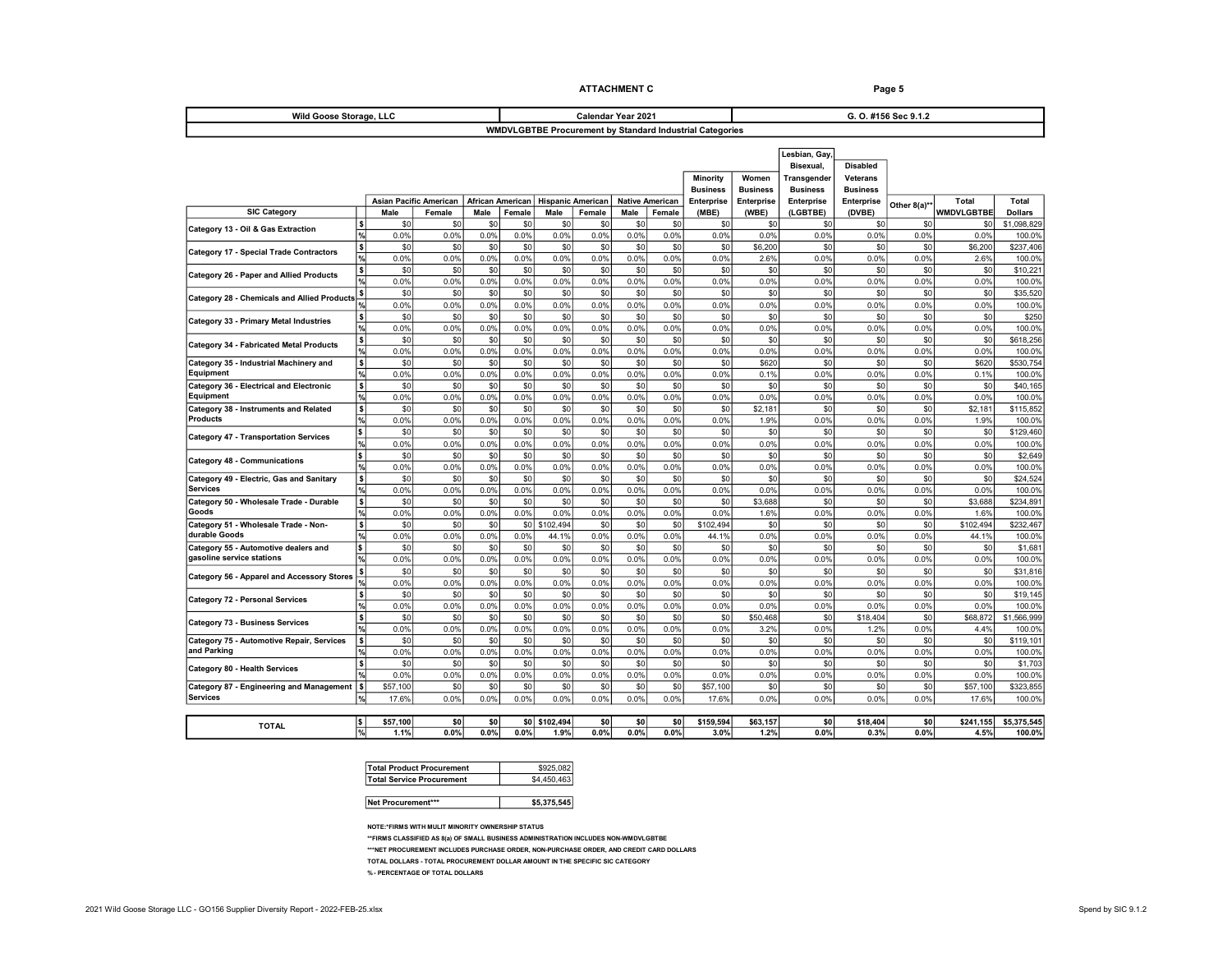| <b>Wild Goose Storage, LLC</b> | <b>Calendar Year 2021</b>                                                | 11-05-019 & D.06-11-028)<br>l.2 (D.11<br>$\sim$ 0 $\sim$<br>90<br>. |
|--------------------------------|--------------------------------------------------------------------------|---------------------------------------------------------------------|
|                                | Number of WMDVLGBTBE Suppliers and Revenue Reported to the Clearinghouse |                                                                     |

| Data on Number of Suppliers |                                                                                 |                                                                                                                                                                                        |  |  |  |  |  |  |  |  |  |  |
|-----------------------------|---------------------------------------------------------------------------------|----------------------------------------------------------------------------------------------------------------------------------------------------------------------------------------|--|--|--|--|--|--|--|--|--|--|
|                             | Utility-Specific - Calendar Year 2021 Summary<br><b>Revenue Reported to CHS</b> |                                                                                                                                                                                        |  |  |  |  |  |  |  |  |  |  |
| # WMDVLGBTBEs               | <b>MBE</b>                                                                      | <b>Grand Total</b><br><b>LGBTBE</b><br><b>DVBE</b><br><b>WBE</b><br>Other $8(a)^*$<br><b>WBE</b><br><b>DVBE</b><br>Other $8(a)^*$<br><b>Grand Total</b><br><b>MBE</b><br><b>LGBTBE</b> |  |  |  |  |  |  |  |  |  |  |
| Under \$1 million           |                                                                                 |                                                                                                                                                                                        |  |  |  |  |  |  |  |  |  |  |
| Under \$5 million           |                                                                                 |                                                                                                                                                                                        |  |  |  |  |  |  |  |  |  |  |
| Under \$10 million          |                                                                                 |                                                                                                                                                                                        |  |  |  |  |  |  |  |  |  |  |
| Above \$10 million          |                                                                                 |                                                                                                                                                                                        |  |  |  |  |  |  |  |  |  |  |
| <b>TOTAL</b>                |                                                                                 |                                                                                                                                                                                        |  |  |  |  |  |  |  |  |  |  |

|                         |                                | <b>Revenue and Payment Data</b> |               |             |                |                                               |            |            |               |             |             |                    |
|-------------------------|--------------------------------|---------------------------------|---------------|-------------|----------------|-----------------------------------------------|------------|------------|---------------|-------------|-------------|--------------------|
|                         | <b>Revenue Reported to CHS</b> |                                 |               |             |                | Utility-Specific - Calendar Year 2021 Summary |            |            |               |             |             |                    |
| <b>I</b> WMDVLGBTBE \$M | <b>MBE</b>                     | <b>WBE</b>                      | <b>LGBTBE</b> | <b>DVBE</b> | Other $8(a)^*$ | <b>Grand Total</b>                            | <b>MBE</b> | <b>WBE</b> | <b>LGBTBE</b> | <b>DVBE</b> | Other 8(a)* | <b>Grand Total</b> |
| Under \$1 million       |                                | \$496.807                       |               | \$43,216    |                | \$540,023                                     |            | \$50,468   |               | \$18,404    |             | \$68,872           |
| Under \$5 million       |                                | \$2,100,000                     |               |             |                | \$2,100,000                                   |            | \$620      |               |             |             | \$620              |
| Under \$10 million      |                                | \$6,900,000                     |               |             |                | \$6,900,000                                   |            | \$6,200    |               |             |             | \$6,200            |
| Above \$10 million      | \$39,057,526                   | \$133,714,865                   |               |             |                | \$172,772,391                                 | \$159,594  | \$5,869    |               |             |             | \$165,463          |
| <b>TOTAL</b>            | \$39,057,526                   | \$143,211,672                   | \$0           | \$43,216    | \$0            | \$182,312,414                                 | \$159,594  | \$63,157   | \$0           | \$0         | \$0         | \$241,155          |

NOTE: \* FIRMS CLASSIFIED AS 8(a) OF SMALL BUSINESS ADMINISTRATION INCLUDES NON-WMDVLGBTBE

CHS: SUPPLIER CLEARINGHOUSE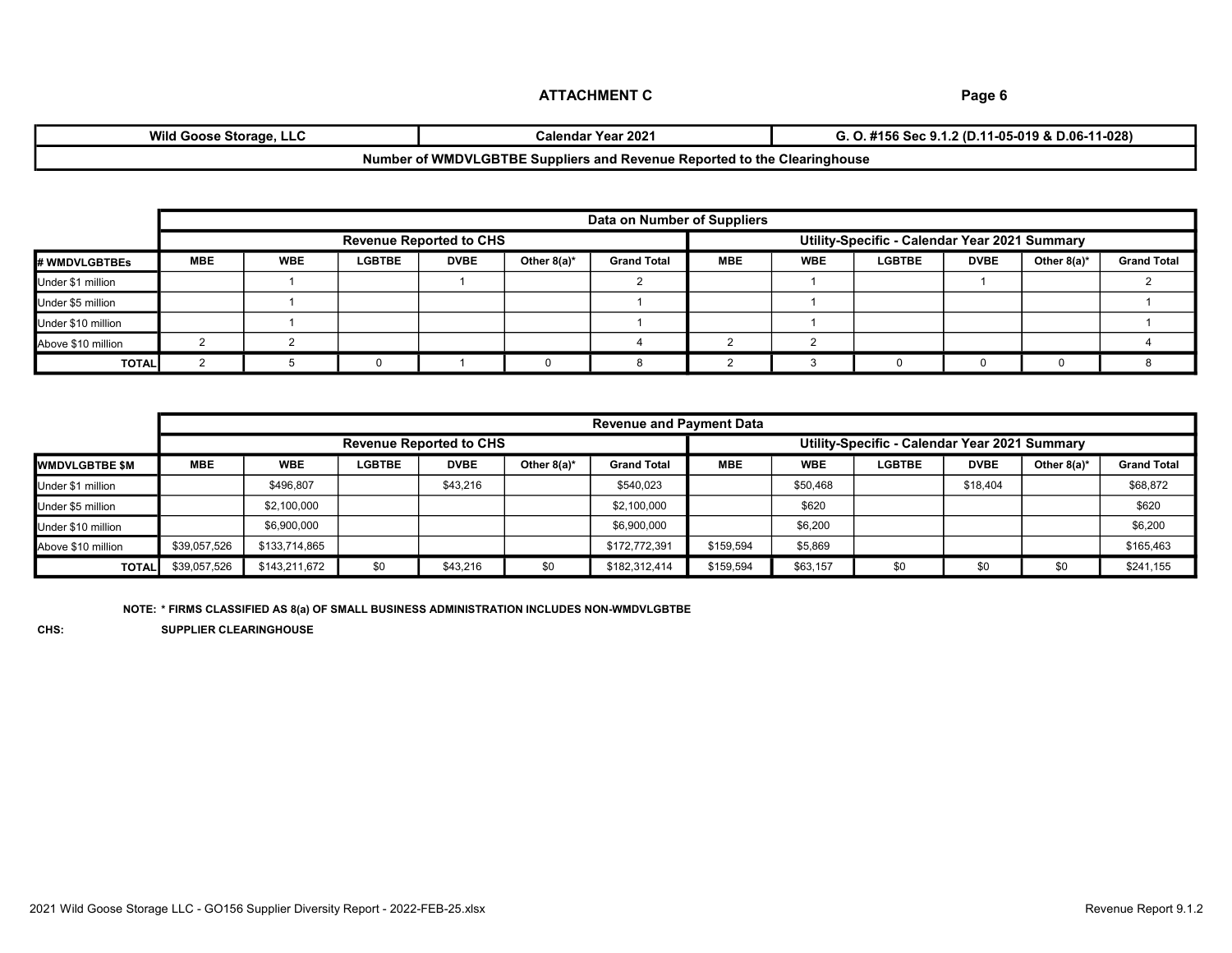| <b>Wild Goose Storage, LLC</b>                        | <b>Calendar Year 2021</b> | G.O. #156 Sec. 9.1.2 |  |  |  |
|-------------------------------------------------------|---------------------------|----------------------|--|--|--|
| Description of WMDVLGBTBEs with CA Majority Workforce |                           |                      |  |  |  |

Eight WMDVLGBTBE's were utilized by Wild Goose during the 2021 calendar year. The majority of the workforce and product distribution for these eight WMDVLGBTBE companies resides in California.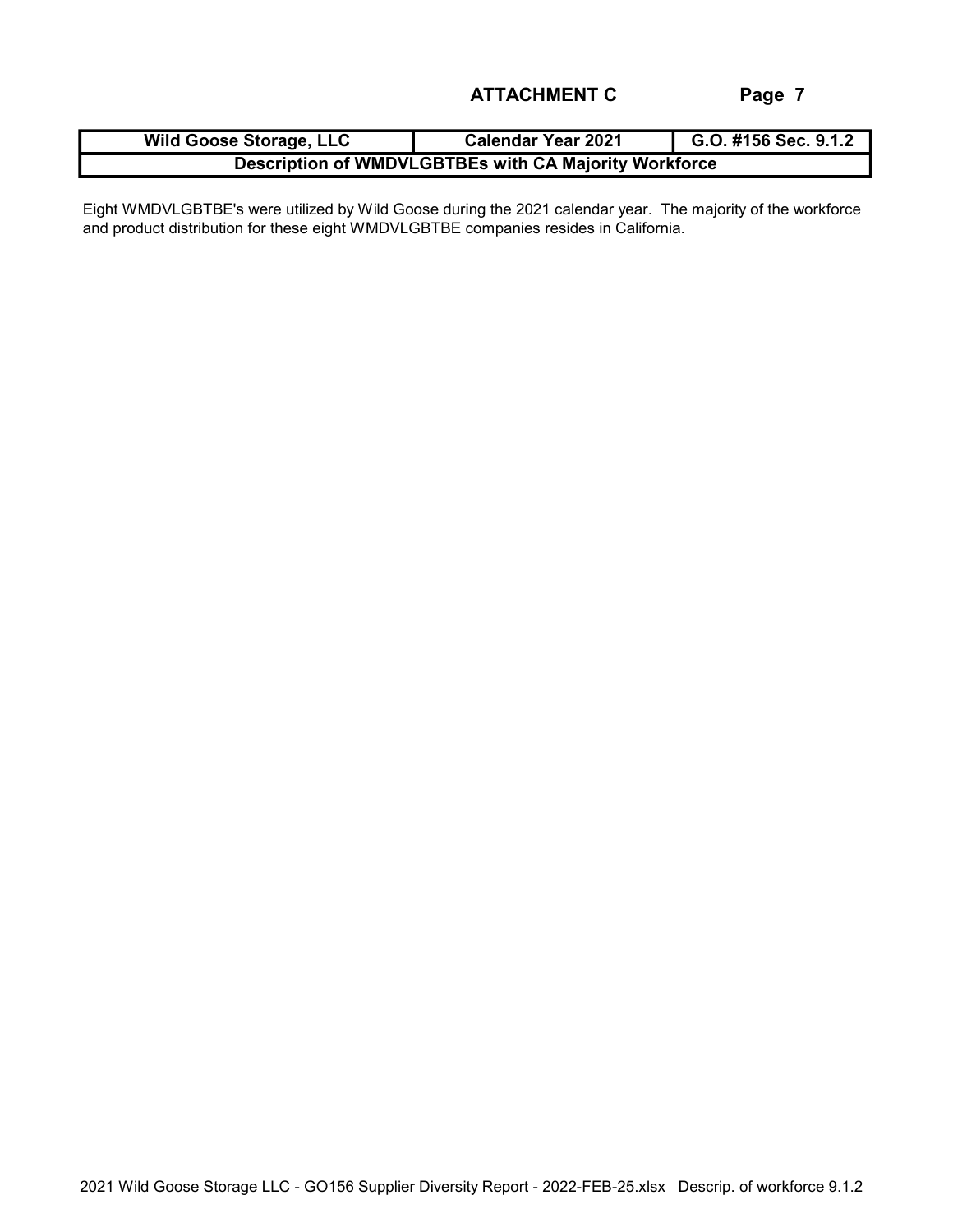| <b>Wild Goose Storage, LLC</b> | <b>Calendar Year 2021</b>          | G.O. #156 Sec. 9.1.3 |
|--------------------------------|------------------------------------|----------------------|
|                                | <b>WMDVLGBTBE Program Expenses</b> |                      |

| <b>Expense Category</b>   | Year (Actual) |
|---------------------------|---------------|
| <b>Wages</b>              | \$11,500      |
| Other Employee Expenses   |               |
| Program Expenses          | \$0           |
| <b>Reporting Expenses</b> | \$C           |
| Training                  | \$0           |
| Consultants               | \$0           |
| <b>Other</b>              |               |
| ΤΟΤΑΙ                     |               |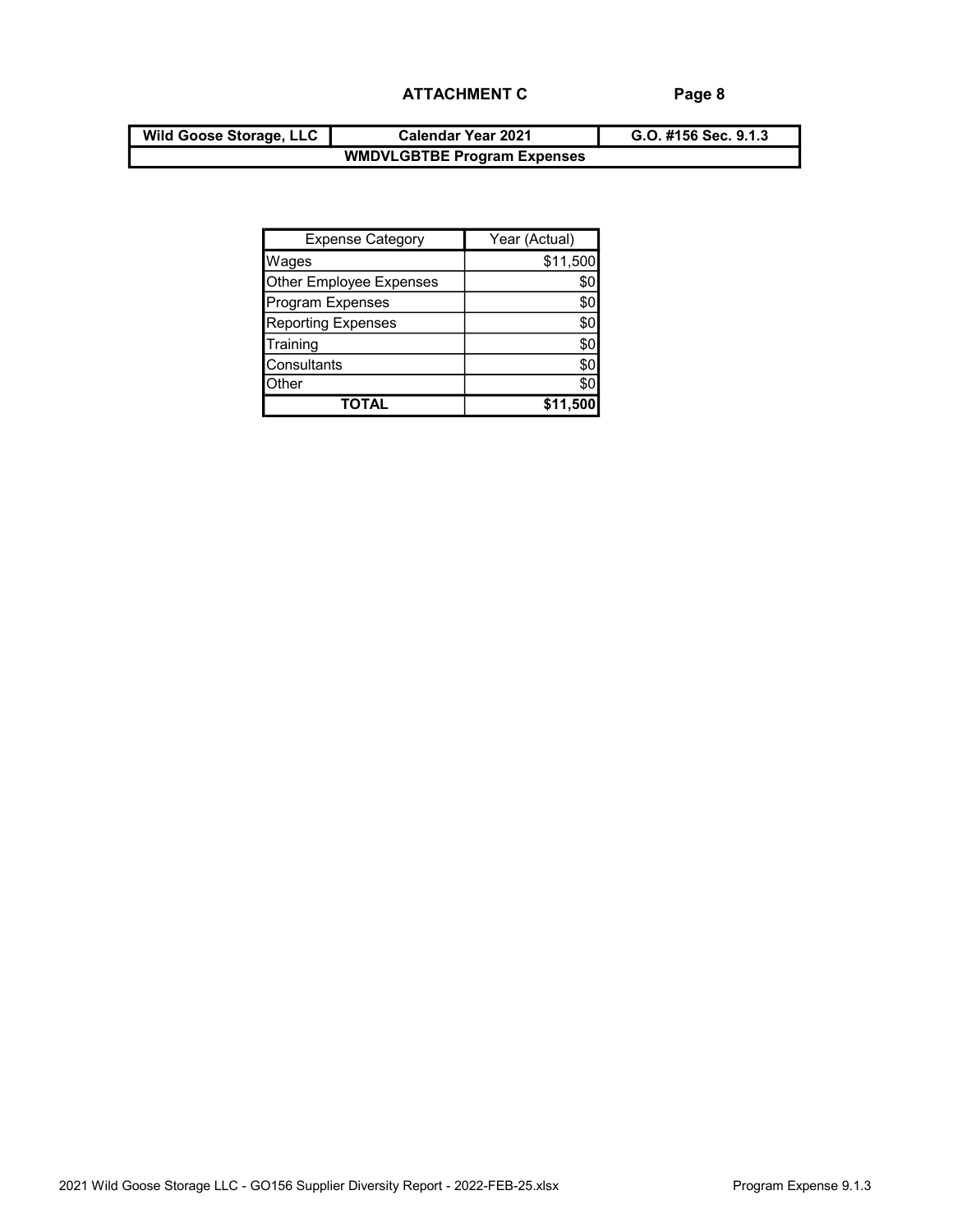| <b>Wild Goose Storage, LLC</b>                            | <b>Calendar Year 2021</b> | G.O. #156 Sec. 9.1.4 |  |  |  |  |
|-----------------------------------------------------------|---------------------------|----------------------|--|--|--|--|
| Description of Progress in Meeting or Exceeding Set Goals |                           |                      |  |  |  |  |

Wild Goose had a lower percent spend for WMDVLGBTBE in comparison to last year (4.49% in CY2021 versus 7.76% in CY2020), and the overall dollar amount spent on WMDVLGBTBE was also slightly lower (\$241.2K in 2021 versus \$284.6K in CY2020). Gas Storage project work tends to be very specialized with less WMDVLGBTBE companies available that provide desired product/service. Wild Goose expects higher capital expenditures until the end of calendar year 2025, due to well work that's required to be completed to meet State regulatory requirements. Efforts continued in utilizing WMDVLGBTBE companies with day to day operations, and we believe this initiative was successful.

Wild Goose is expecting equivalent WMDVLGBTBE spend in CY2022, in comparison to the CY2021 actual spend values. Overall we're anticipating to achieve an 8.50% target. WMDVLGBTBE spend % is not expected to increase above 10% until the well work program is completed at the end of CY2025.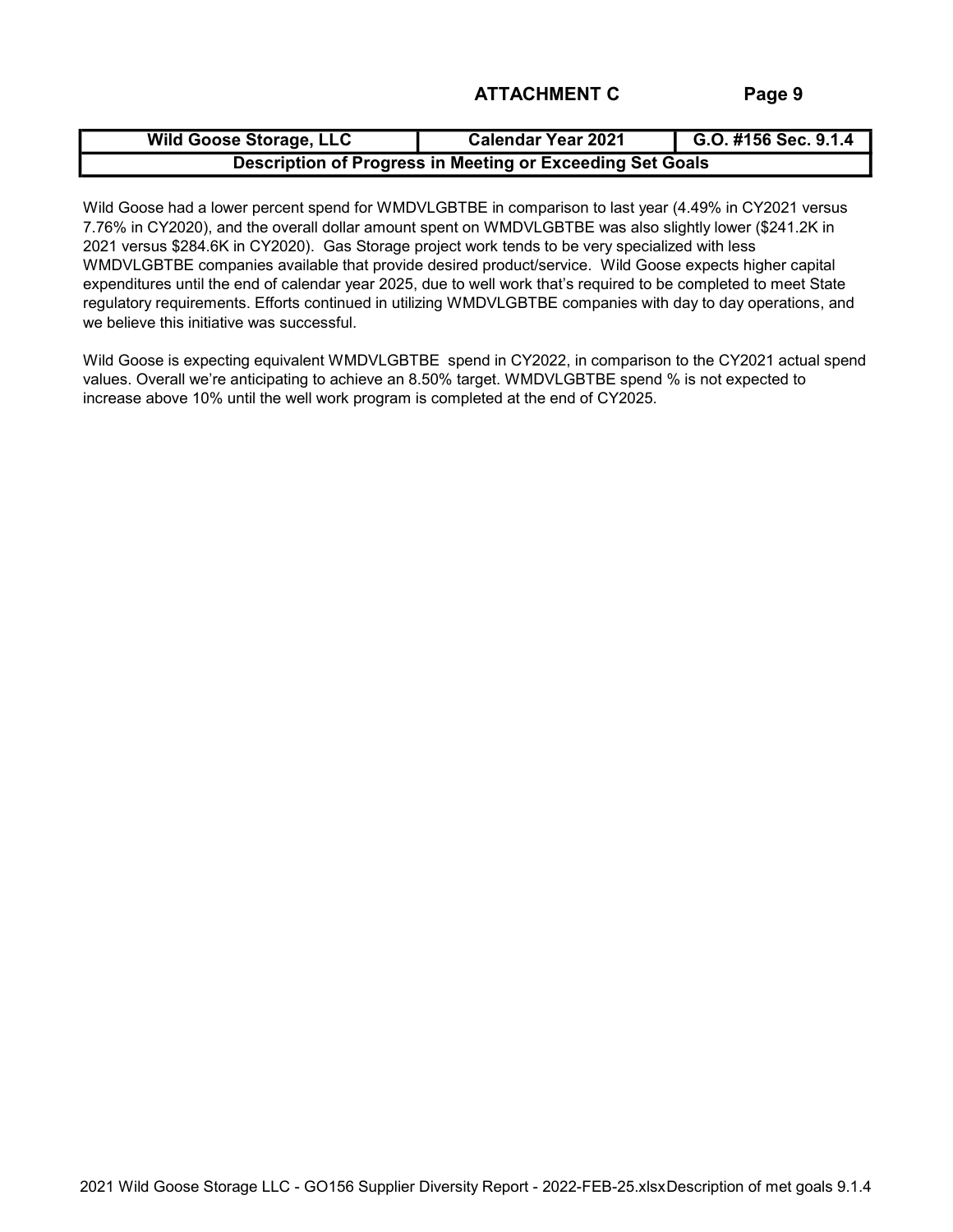Wild Goose Storage, LLC

Calendar Year 2021

G.O. #156 Sec. 9.1.4

## WMDVLGBTBE Results and Goals

| Category                                                                      | 2021 Results | 2021 Goals |
|-------------------------------------------------------------------------------|--------------|------------|
| <b>Minority Men</b>                                                           | 2.97%        | 6.50%      |
| <b>Minority Women</b>                                                         | 0.00%        | $0.00\%$   |
| <b>Minority Business Enterprise</b><br>(MBE)                                  | 2.97%        | 6.50%      |
| <b>Women Business Enterprise</b><br>(WBE)                                     | 1.17%        | 2.00%      |
| Lesbian, Gay, Bisexual,<br><b>Transgender Business Enterprise</b><br>(LGBTBE) | 0.00%        | 0.00%      |
| <b>Disabled Veteran Business</b><br>(DVBE)                                    | 0.34%        | $0.00\%$   |
| <b>TOTAL WMDVLGBTBE</b>                                                       | 4.49%        | 8.50%      |

% - PERCENTAGE OF NET PROCUREMENT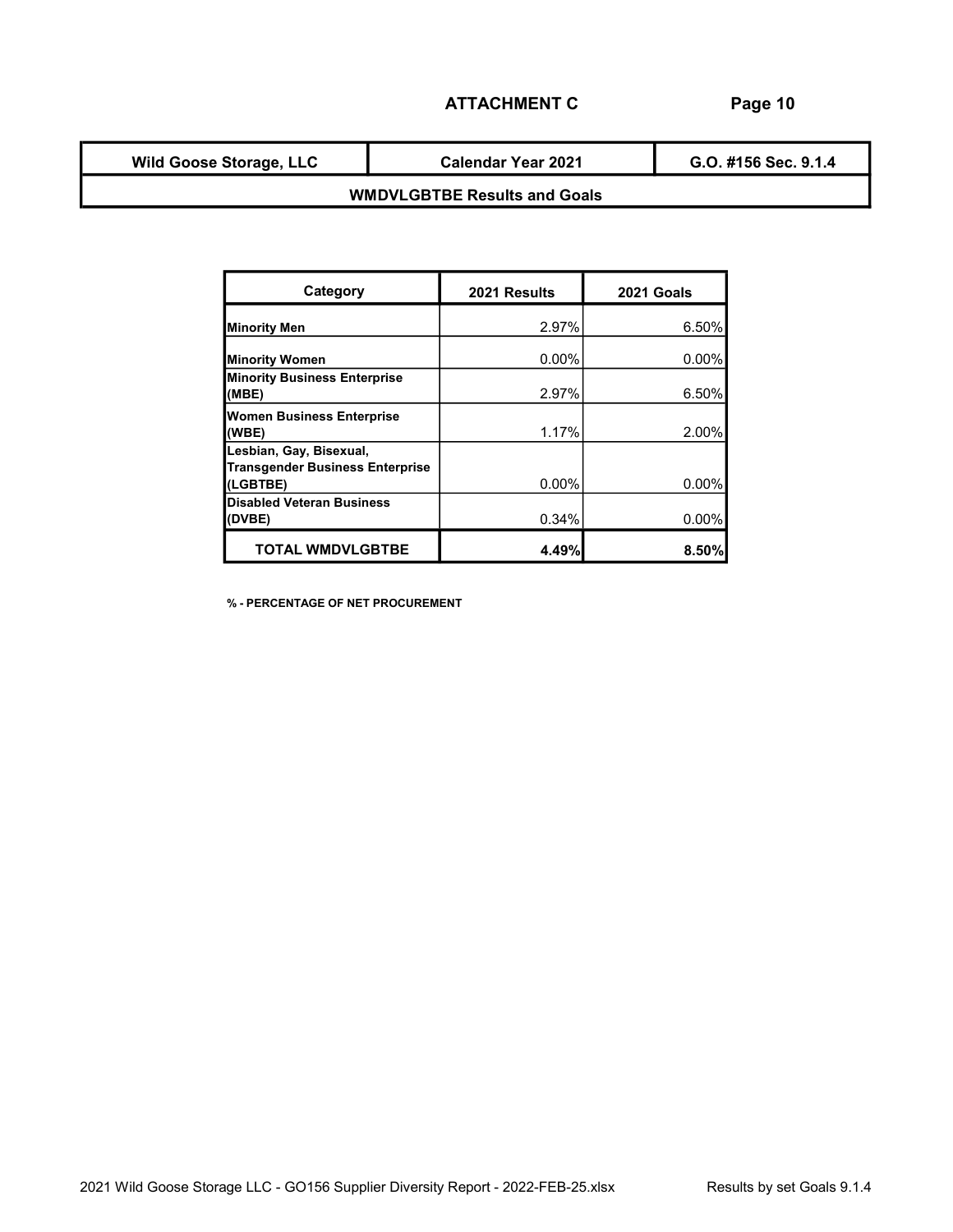| <b>Wild Goose Storage, LLC</b>                                           | <b>Calendar Year 2021</b> | G.O. #156 Sec. 9.1.5 |  |  |  |  |
|--------------------------------------------------------------------------|---------------------------|----------------------|--|--|--|--|
| Description of Prime Contractor Utilization of WMDVLGBTBE Subcontractors |                           |                      |  |  |  |  |

There were no subcontractors utilized by the prime contractor at Wild Goose during 2021.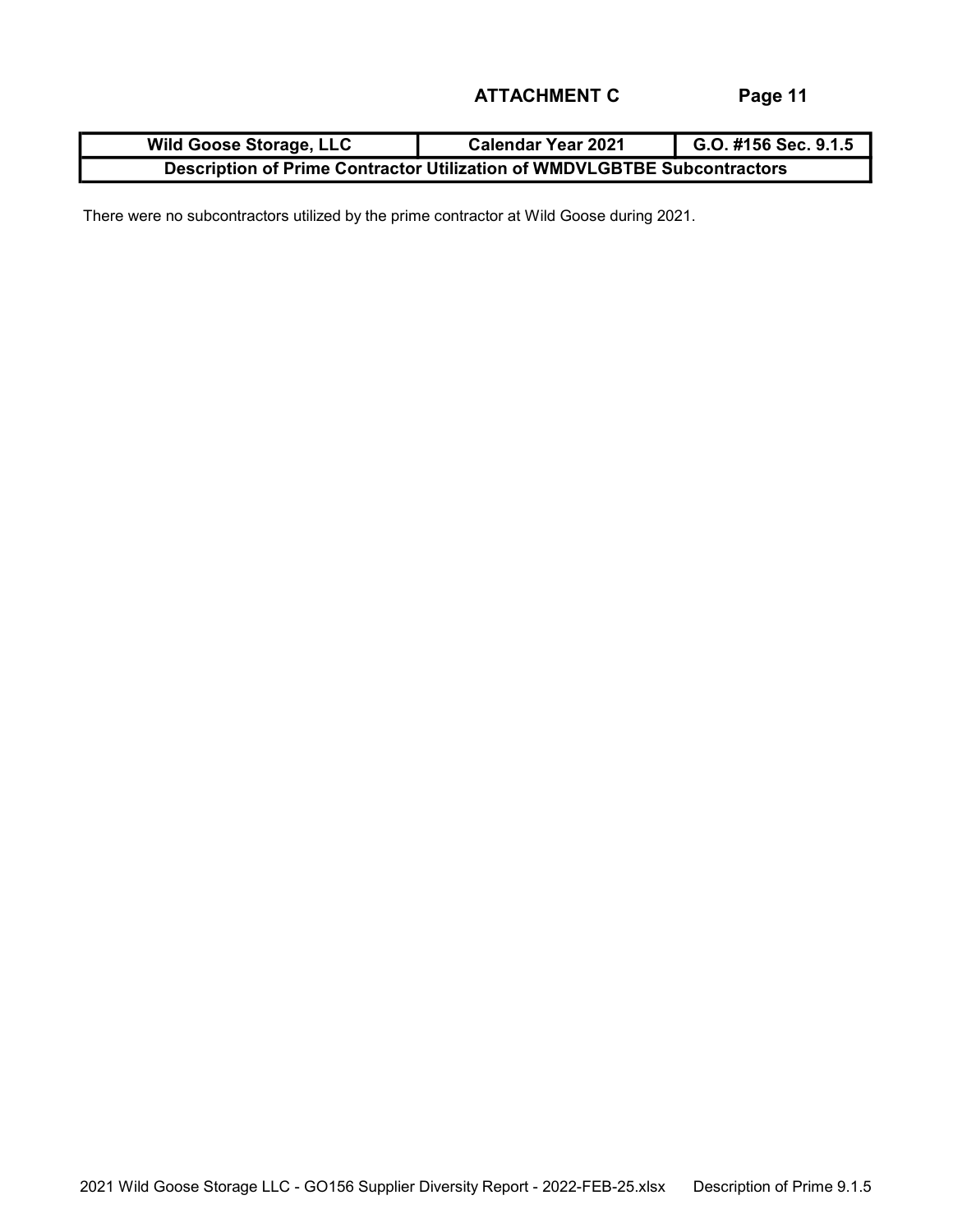| <b>Wild Goose Storage, LLC</b>                                              | <b>Calendar Year 2021</b> | G.O. #156 Sec. 9.1.5 |  |  |  |
|-----------------------------------------------------------------------------|---------------------------|----------------------|--|--|--|
| <b>Summary of Prime Contractor Utilization of WMDVLGBTBE Subcontractors</b> |                           |                      |  |  |  |

|                   | <b>Minority</b><br>Male | <b>Minority</b><br>Female | <b>Minority</b><br><b>Business</b><br><b>Enterprise</b><br>(MBE) | Women<br><b>Business</b><br><b>Enterprise</b><br>(WBE) | Lesbian, Gay,<br>Bisexual,<br><b>Transgender</b><br><b>Business</b><br><b>Enterprise</b><br>(LGBTBE) | <b>Disabled</b><br><b>Veterans</b><br><b>Business</b><br><b>Enterprise</b><br>(DVBE) | Other $8(a)^*$ | <b>TOTAL</b><br><b>WMDVLGBTBE</b> |
|-------------------|-------------------------|---------------------------|------------------------------------------------------------------|--------------------------------------------------------|------------------------------------------------------------------------------------------------------|--------------------------------------------------------------------------------------|----------------|-----------------------------------|
| Direct \$         | \$0                     | \$0]                      | \$0                                                              | \$0                                                    | \$0                                                                                                  | \$0                                                                                  | \$0            | \$0                               |
| Subcontracting \$ | \$0                     | \$0                       | \$0                                                              | \$0]                                                   | \$0                                                                                                  | \$0                                                                                  | \$0            | \$0                               |
| Total \$          | \$0                     | \$0                       | \$0]                                                             | \$0]                                                   | \$0                                                                                                  | \$0]                                                                                 | \$0]           | \$0                               |

| Direct %         | $0.00\%$ | 0.00%    | $0.00\%$ | 0.00%    | $0.00\%$ | $0.00\%$ | $0.00\%$ | 0.00%    |
|------------------|----------|----------|----------|----------|----------|----------|----------|----------|
| Subcontracting % | $0.00\%$ | $0.00\%$ | $0.00\%$ | 0.00%    | $0.00\%$ | $0.00\%$ | $0.00\%$ | $0.00\%$ |
| Total %          | 0.00%    | 0.00%    | 0.00%    | $0.00\%$ | $0.00\%$ | $0.00\%$ | $0.00\%$ | 0.00%    |

| <b>INet Procurement**</b><br>\$5.375.545 |
|------------------------------------------|
|------------------------------------------|

NOTE: \*FIRMS CLASSIFIED AS 8(a) OF SMALL BUSINESS ADMINISTRATION INCLUDES NON-WMDVLGBTBE

\*\*NET PROCUREMENT INCLUDES PURCHASE ORDER, NON-PURCHASE ORDER, AND CREDIT CARD DOLLARS

% - PERCENTAGE OF NET PROCUREMENT

Direct - DIRECT PROCUREMENT

Sub - SUBCONTRACTOR PROCUREMENT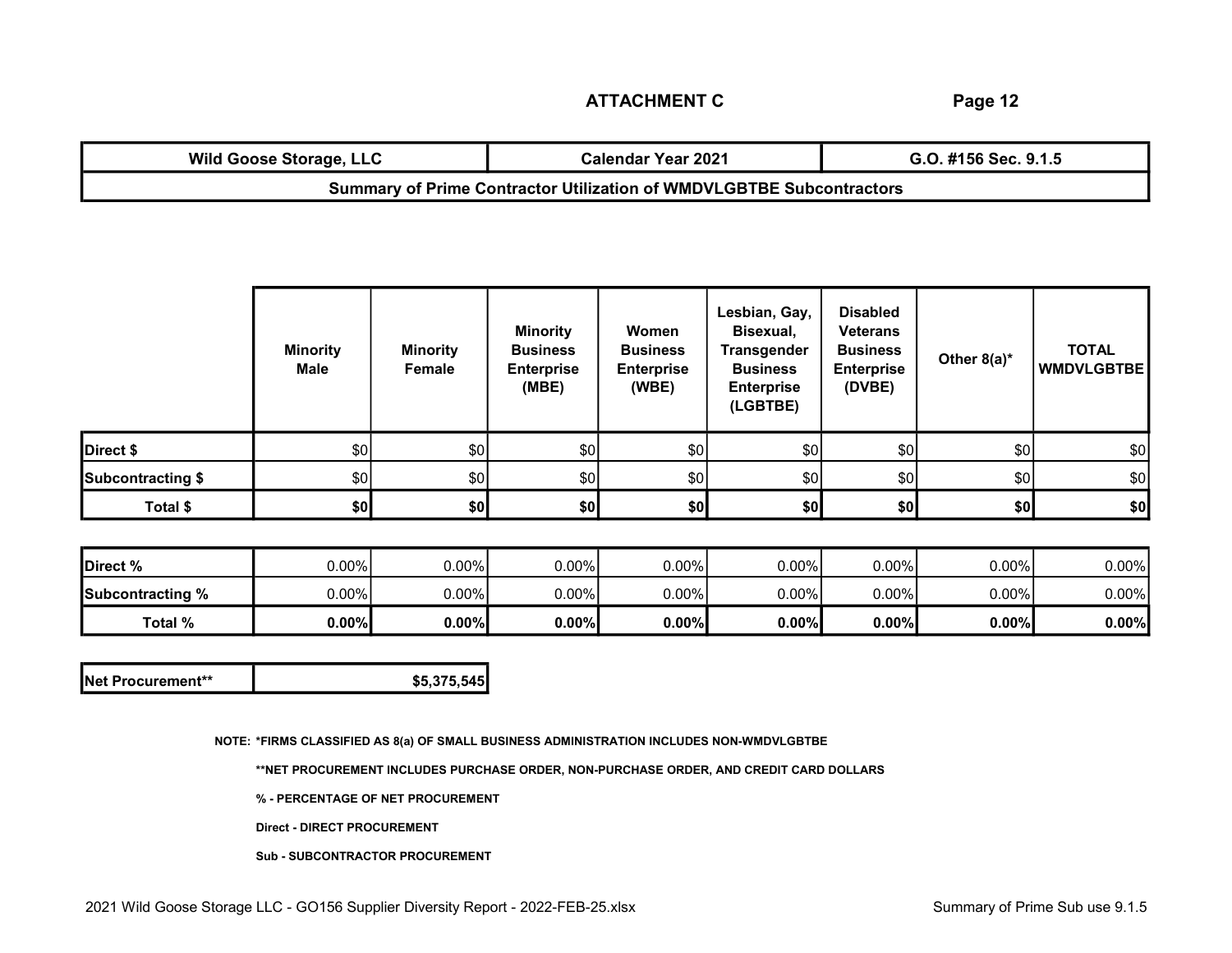| <b>Wild Goose Storage, LLC</b>                              | <b>Calendar Year 2021</b> | G.O. #156 Sec. 9.1.6 |  |  |  |  |
|-------------------------------------------------------------|---------------------------|----------------------|--|--|--|--|
| A List of WMDVLGBTBE Complaints Received and Current Status |                           |                      |  |  |  |  |

Wild Goose received no complaints with respect to Supplier Diversity during the 2021 calendar year.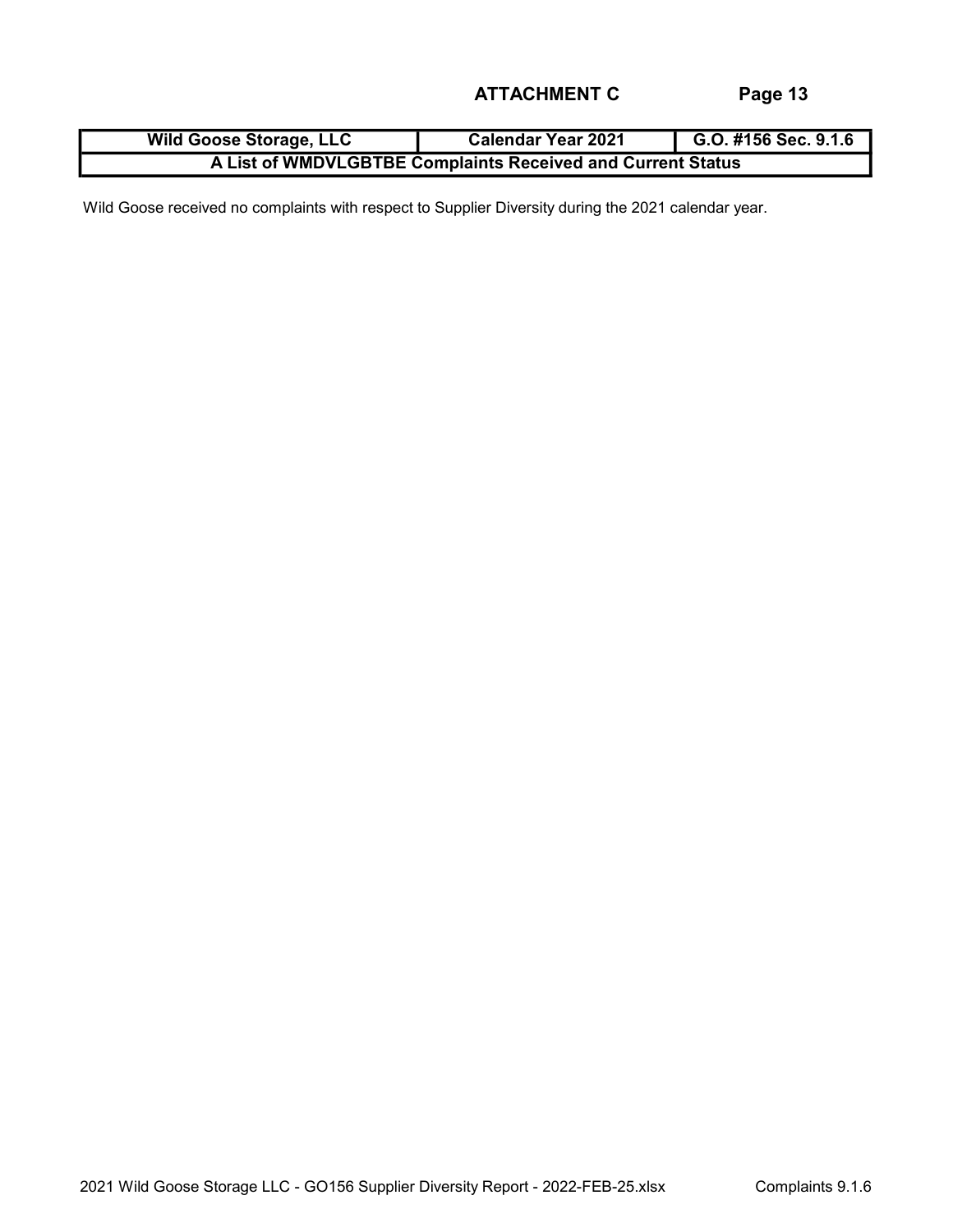| <b>Wild Goose Storage, LLC</b>                                                       | <b>Calendar Year 2021</b> | G.O. #156 Sec. 9.1.7 |  |  |  |  |  |
|--------------------------------------------------------------------------------------|---------------------------|----------------------|--|--|--|--|--|
| Description of Efforts to Recruit WMDVLGBTBE Suppliers in Low Utilization Categories |                           |                      |  |  |  |  |  |

Wild Goose has been working closely with sister company, Lodi Gas Storage, on the GO #156 initiative over the past few years. Wild Goose Storage and Lodi Gas Storage hosted a virtual booth at the CPUC / Joint Utilities Virtual Expos on April 28, 2021 and October 27, 2021.

As Wild Goose's program implementation progresses, we will continue to use best efforts to identify vendors in these low-use areas and include them in our procurement plan.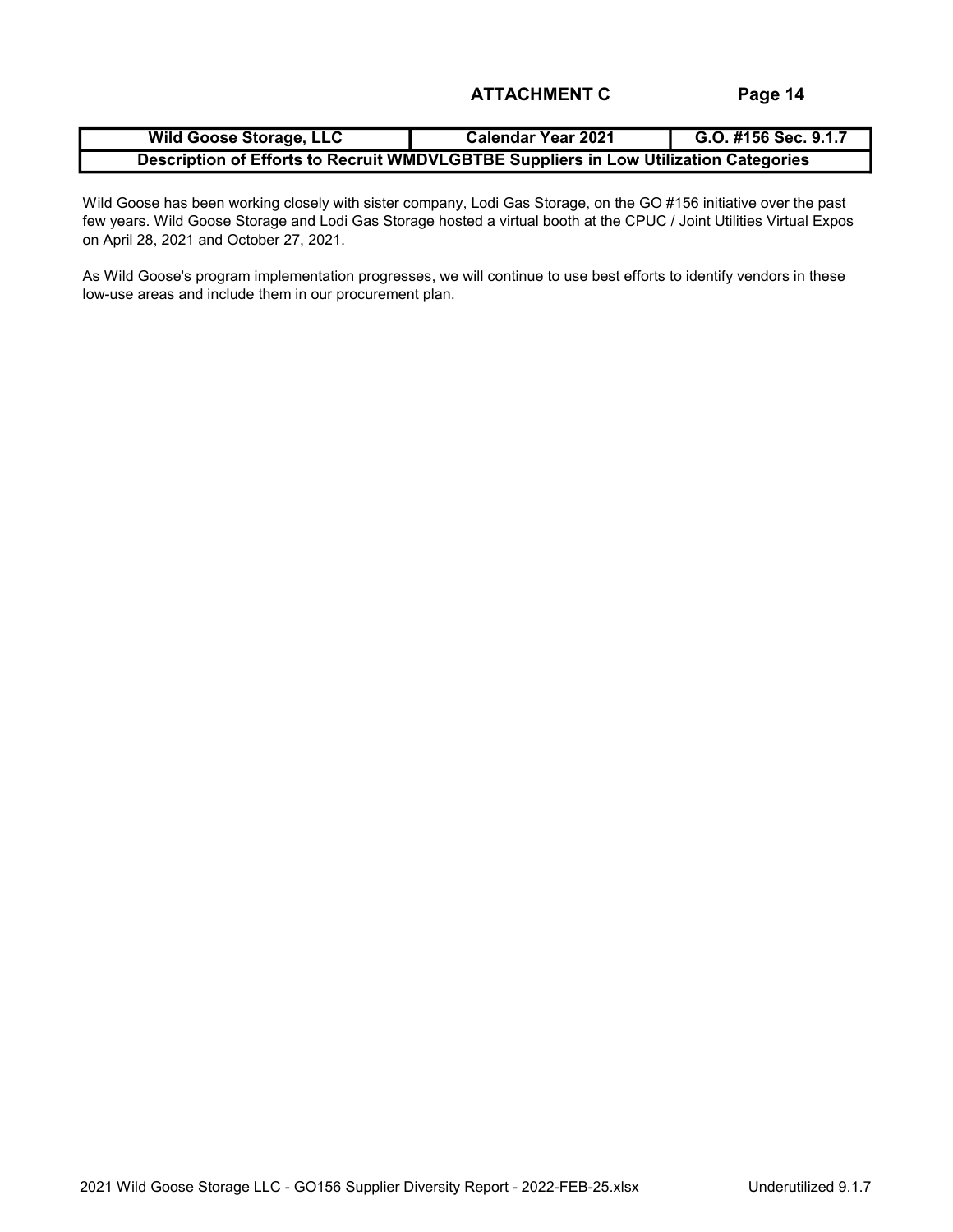| <b>Wild Goose Storage, LLC</b>     | <b>Calendar Year 2021</b> | G.O. #156 Sec. 9.1.11 |  |  |  |  |  |
|------------------------------------|---------------------------|-----------------------|--|--|--|--|--|
| <b>WMDVLGBTBE Fuel Procurement</b> |                           |                       |  |  |  |  |  |

Wild Goose utilizes natural gas as their fuel to run various pieces of equipment. This natural gas is removed / metered from the main sales stream that either comes from or goes onto PG&E's transmission system. This fuel usage is charged back to customers who utilize Wild Goose for gas storage. Thus, fuel procurement is not applicable to the Supplier Diversity Program.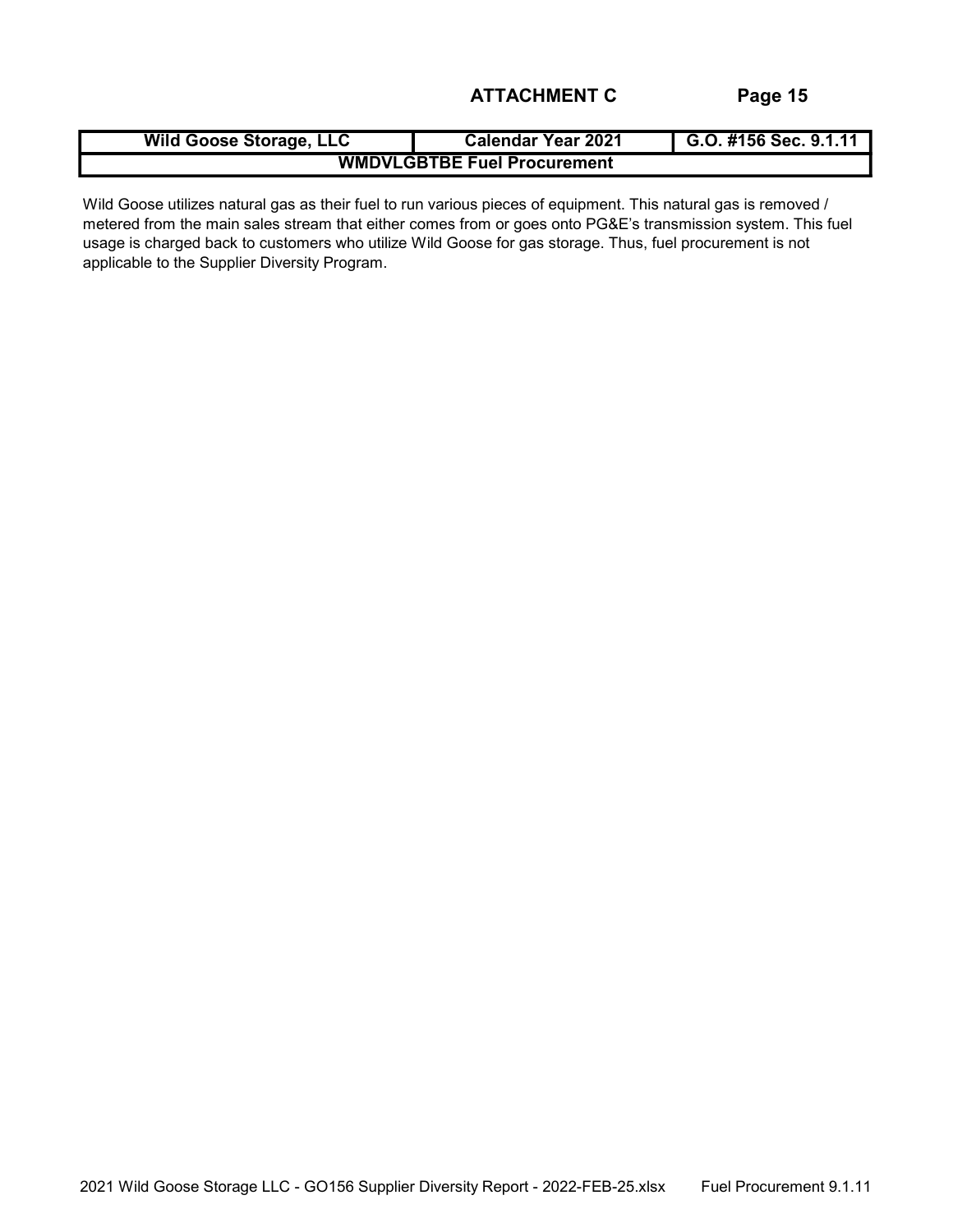#### ATTACHMENT C<br>
Page 16

| <b>Wild Goose</b><br>. .<br>. Storage.<br>. | r Year 2021<br>Calendar | ົ<br>. 10.1.1<br>ີິ<br>v.v. |
|---------------------------------------------|-------------------------|-----------------------------|
|                                             | ___                     | $ -$                        |

#### WMDVLGBTBE Annual SHORT, MID, AND LONG-TERM Goals by Product and Service Category

|                 | Short-Term [2022-2023]                                           |                                                 |                                                                                               |                                                                               |                   | Mid-Term [2024-2027]                               |                                                 |                                                                                        |                                                                               | Long-Term [2028 +] |                                                    |                                                 |                                                                                               |                                                                                      |                   |
|-----------------|------------------------------------------------------------------|-------------------------------------------------|-----------------------------------------------------------------------------------------------|-------------------------------------------------------------------------------|-------------------|----------------------------------------------------|-------------------------------------------------|----------------------------------------------------------------------------------------|-------------------------------------------------------------------------------|--------------------|----------------------------------------------------|-------------------------------------------------|-----------------------------------------------------------------------------------------------|--------------------------------------------------------------------------------------|-------------------|
| <b>Products</b> | <b>Minority</b><br><b>Business</b><br><b>Enterprise</b><br>(MBE) | Women<br><b>Business</b><br>Enterprise<br>(WBE) | Lesbian, Gay,<br>Bisexual,<br>Transgender<br><b>Business</b><br><b>Enterprise</b><br>(LGBTBE) | <b>Disabled</b><br><b>Veterans</b><br><b>Business</b><br>Enterprise<br>(DVBE) | <b>WMDVLGBTBE</b> | Minority<br><b>Business</b><br>Enterprise<br>(MBE) | Women<br><b>Business</b><br>Enterprise<br>(WBE) | Lesbian. Gav.<br>Bisexual,<br>Transgender<br><b>Business</b><br>Enterprise<br>(LGBTBE) | <b>Disabled</b><br><b>Veterans</b><br><b>Business</b><br>Enterprise<br>(DVBE) | <b>WMDVLGBTBE</b>  | Minority<br><b>Business</b><br>Enterprise<br>(MBE) | Women<br><b>Business</b><br>Enterprise<br>(WBE) | Lesbian, Gav.<br>Bisexual,<br>Transɑender<br><b>Business</b><br><b>Enterprise</b><br>(LGBTBE) | <b>Disabled</b><br><b>Veterans</b><br><b>Business</b><br><b>Enterprise</b><br>(DVBE) | <b>WMDVLGBTBE</b> |
| SIC 51          | 4.50%                                                            | 0.00%                                           | 0.00%                                                                                         | 0.00%                                                                         | 4.50%             | 4.75%                                              | 0.00%                                           | 0.00%                                                                                  | 0.00%                                                                         | 4.75%              | 5.50%                                              | 0.00%                                           | 0.00%                                                                                         | 0.00%                                                                                | 5.50%             |
|                 | 0.00%                                                            | 0.00%                                           | 0.00%                                                                                         | 0.00%                                                                         | 0.00%             | 0.00%                                              | 0.00%                                           | 0.00%                                                                                  | 0.00%                                                                         | 0.00%              | 0.00%                                              | 0.00%                                           | 0.00%                                                                                         | 0.00%                                                                                | 0.00%             |
|                 | 0.00%                                                            | 0.00%                                           | 0.00%                                                                                         | 0.00%                                                                         | 0.00%             | 0.00%                                              | 0.00%                                           | 0.00%                                                                                  | 0.00%                                                                         | 0.00%              | 0.00%                                              | 0.00%                                           | 0.00%                                                                                         | 0.00%                                                                                | 0.00%             |
|                 | 0.00%                                                            | 0.00%                                           | 0.00%                                                                                         | 0.00%                                                                         | 0.00%             | 0.00%                                              | 0.00%                                           | 0.00%                                                                                  | 0.00%                                                                         | 0.00%              | 0.00%                                              | 0.00%                                           | 0.00%                                                                                         | 0.00%                                                                                | 0.00%             |
|                 | 0.00%                                                            | 0.00%                                           | 0.00%                                                                                         | 0.00%                                                                         | 0.00%             | 0.00%                                              | 0.00%                                           | 0.00%                                                                                  | 0.00%                                                                         | 0.00%              | 0.00%                                              | 0.00%                                           | 0.00%                                                                                         | 0.00%                                                                                | 0.00%             |
|                 | 0.00%                                                            | 0.00%                                           | 0.00%                                                                                         | 0.00%                                                                         | 0.00%             | 0.00%                                              | 0.00%                                           | 0.00%                                                                                  | 0.00%                                                                         | 0.00%              | 0.00%                                              | 0.00%                                           | 0.00%                                                                                         | 0.00%                                                                                | 0.00%             |
|                 | 0.00%                                                            | 0.00%                                           | 0.00%                                                                                         | 0.00%                                                                         | 0.00%             | 0.00%                                              | 0.00%                                           | 0.00%                                                                                  | 0.00%                                                                         | 0.00%              | 0.00%                                              | 0.00%                                           | 0.00%                                                                                         | 0.00%                                                                                | 0.00%             |
|                 | 0.00%                                                            | 0.00%                                           | 0.00%                                                                                         | 0.00%                                                                         | 0.00%             | 0.00%                                              | 0.00%                                           | 0.00%                                                                                  | 0.00%                                                                         | 0.00%              | 0.00%                                              | 0.00%                                           | 0.00%                                                                                         | 0.00%                                                                                | 0.00%             |
|                 | 0.00%                                                            | 0.00%                                           | 0.00%                                                                                         | 0.00%                                                                         | 0.00%             | 0.00%                                              | 0.00%                                           | 0.00%                                                                                  | 0.00%                                                                         | 0.00%              | 0.00%                                              | 0.00%                                           | 0.00%                                                                                         | 0.00%                                                                                | 0.00%             |
|                 | 0.00%                                                            | 0.00%                                           | 0.00%                                                                                         | 0.00%                                                                         | 0.00%             | 0.00%                                              | 0.00%                                           | 0.00%                                                                                  | 0.00%                                                                         | 0.00%              | 0.00%                                              | 0.00%                                           | 0.00%                                                                                         | 0.00%                                                                                | 0.00%             |
| Subtotal        | 4.50%                                                            | 0.00%                                           | 0.00%                                                                                         | 0.00%                                                                         | 4.50%             | 4.75%                                              | 0.00%                                           | 0.00%                                                                                  | 0.00%                                                                         | 4.75%              | 5.50%                                              | 0.00%                                           | 0.00%                                                                                         | 0.00%                                                                                | 5.50%             |

|                                  | Short-Term [2022-2023]                                    |                                                        |                                                                                               |                                                                               |                   | Mid-Term [2024-2027]                                      |                                                 |                                                                                        |                                                                                      | Long-Term [2028 +] |                                                           |                                                 |                                                                                               |                                                                        |                   |
|----------------------------------|-----------------------------------------------------------|--------------------------------------------------------|-----------------------------------------------------------------------------------------------|-------------------------------------------------------------------------------|-------------------|-----------------------------------------------------------|-------------------------------------------------|----------------------------------------------------------------------------------------|--------------------------------------------------------------------------------------|--------------------|-----------------------------------------------------------|-------------------------------------------------|-----------------------------------------------------------------------------------------------|------------------------------------------------------------------------|-------------------|
|                                  | Minority<br><b>Business</b><br><b>Enterprise</b><br>(MBE) | Women<br><b>Business</b><br><b>Enterprise</b><br>(WBE) | Lesbian, Gay,<br>Bisexual,<br>Transgender<br><b>Business</b><br><b>Enterprise</b><br>(LGBTBE) | <b>Disabled</b><br>Veterans<br><b>Business</b><br><b>Enterprise</b><br>(DVBE) | <b>WMDVLGBTBE</b> | Minority<br><b>Business</b><br><b>Enterprise</b><br>(MBE) | Women<br><b>Business</b><br>Enterprise<br>(WBE) | Lesbian, Gay,<br>Bisexual,<br>Transgender<br><b>Business</b><br>Enterprise<br>(LGBTBE) | <b>Disabled</b><br><b>Veterans</b><br><b>Business</b><br><b>Enterprise</b><br>(DVBE) | <b>WMDVLGBTBE</b>  | Minority<br><b>Business</b><br><b>Enterprise</b><br>(MBE) | Women<br><b>Business</b><br>Enterprise<br>(WBE) | Lesbian, Gay,<br>Bisexual.<br>Transgender<br><b>Business</b><br><b>Enterprise</b><br>(LGBTBE) | <b>Disabled</b><br>Veterans<br><b>Business</b><br>Enterprise<br>(DVBE) | <b>WMDVLGBTBE</b> |
| <b>Services</b><br><b>SIC 17</b> | 0.00%                                                     | 0.25%                                                  | 0.00%                                                                                         | 0.00%                                                                         | 0.25%             | $0.00\%$                                                  | 0.50%                                           | 0.00%                                                                                  | 0.00%                                                                                | 0.50%              | 0.00%                                                     | 0.50%                                           | 0.00%                                                                                         | 0.00%                                                                  | 0.50%             |
| <b>SIC 73</b>                    | 0.00%                                                     | 2.00%                                                  | 0.00%                                                                                         | 0.00%                                                                         | 2.00%             | 0.00%                                                     | 2.25%                                           | 0.00%                                                                                  | 0.00%                                                                                | 2.25%              | 0.00%                                                     | 1.50%                                           | 0.00%                                                                                         | 0.00%                                                                  | 1.50%             |
| <b>SIC 87</b>                    | 2.00%                                                     | 0.00%                                                  | 0.00%                                                                                         | 0.00%                                                                         | 2.00%             | 2.25%                                                     | 0.00%                                           | 0.00%                                                                                  | 0.00%                                                                                | 2.25%              | 4.00%                                                     | 0.00%                                           | 0.00%                                                                                         | 0.00%                                                                  | 4.00%             |
|                                  | 0.00%                                                     | 0.00%                                                  | 0.00%                                                                                         | 0.00%                                                                         | 0.00%             | 0.00%                                                     | 0.00%                                           | 0.00%                                                                                  | 0.00%                                                                                | 0.00%              | 0.00%                                                     | 0.00%                                           | 0.00%                                                                                         | 0.00%                                                                  | 0.00%             |
|                                  | 0.00%                                                     | 0.00%                                                  | 0.00%                                                                                         | 0.00%                                                                         | 0.00%             | 0.00%                                                     | 0.00%                                           | 0.00%                                                                                  | 0.00%                                                                                | 0.00%              | 0.00%                                                     | 0.00%                                           | 0.00%                                                                                         | 0.00%                                                                  | 0.00%             |
|                                  | 0.00%                                                     | 0.00%                                                  | 0.00%                                                                                         | 0.00%                                                                         | 0.00%             | 0.00%                                                     | 0.00%                                           | 0.00%                                                                                  | 0.00%                                                                                | 0.00%              | 0.00%                                                     | 0.00%                                           | 0.00%                                                                                         | 0.00%                                                                  | 0.00%             |
|                                  | 0.00%                                                     | 0.00%                                                  | 0.00%                                                                                         | 0.00%                                                                         | 0.00%             | 0.00%                                                     | 0.00%                                           | 0.00%                                                                                  | 0.00%                                                                                | 0.00%              | 0.00%                                                     | 0.00%                                           | 0.00%                                                                                         | 0.00%                                                                  | 0.00%             |
|                                  | 0.00%                                                     | 0.00%                                                  | 0.00%                                                                                         | 0.00%                                                                         | 0.00%             | 0.00%                                                     | 0.00%                                           | 0.00%                                                                                  | 0.00%                                                                                | 0.00%              | 0.00%                                                     | 0.00%                                           | 0.00%                                                                                         | 0.00%                                                                  | 0.00%             |
|                                  | 0.00%                                                     | 0.00%                                                  | 0.00%                                                                                         | 0.00%                                                                         | 0.00%             | 0.00%                                                     | 0.00%                                           | 0.00%                                                                                  | 0.00%                                                                                | 0.00%              | 0.00%                                                     | 0.00%                                           | 0.00%                                                                                         | 0.00%                                                                  | 0.00%             |
|                                  | 0.00%                                                     | 0.00%                                                  | 0.00%                                                                                         | 0.00%                                                                         | 0.00%             | 0.00%                                                     | 0.00%                                           | 0.00%                                                                                  | 0.00%                                                                                | 0.00%              | 0.00%                                                     | 0.00%                                           | 0.00%                                                                                         | 0.00%                                                                  | 0.00%             |
| Subtotal                         | 2.00%                                                     | 2.25%                                                  | 0.00%                                                                                         | 0.00%                                                                         | 4.25%             | 2.25%                                                     | 2.75%                                           | 0.00%                                                                                  | 0.00%                                                                                | 5.00%              | 4.00%                                                     | 2.00%                                           | 0.00%                                                                                         | 0.00%                                                                  | 6.00%             |
|                                  |                                                           |                                                        |                                                                                               |                                                                               |                   |                                                           |                                                 |                                                                                        |                                                                                      |                    |                                                           |                                                 |                                                                                               |                                                                        |                   |
| <b>TOTAL</b>                     | 6.50%                                                     | 2.25%                                                  | 0.00%                                                                                         | 0.00%                                                                         | 8.75%             | 7.00%                                                     | 2.75%                                           | 0.00%                                                                                  | 0.00%                                                                                | 9.75%              | 9.50%                                                     | 2.00%                                           | 0.00%                                                                                         | 0.00%                                                                  | 11.50%            |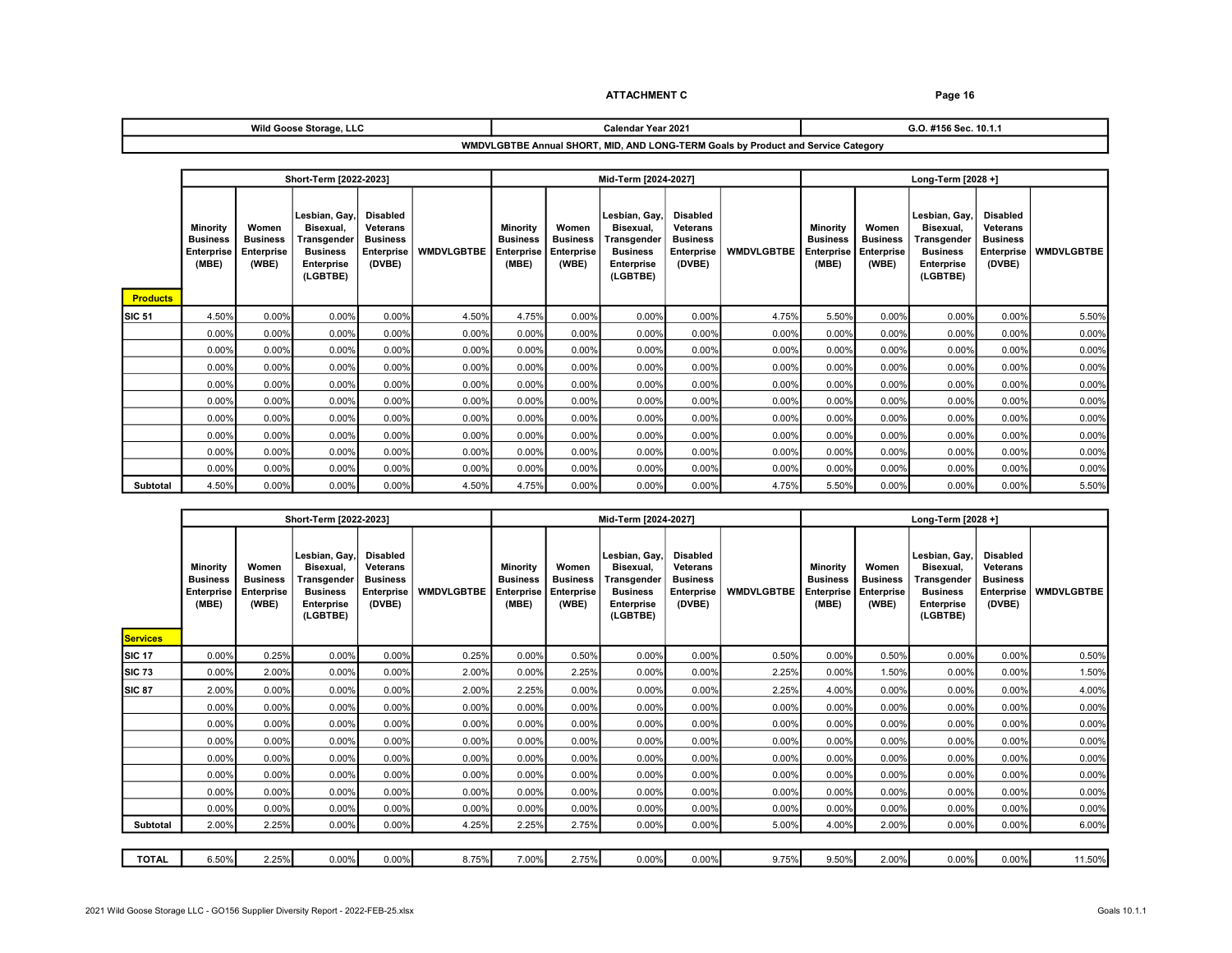| <b>Wild Goose Storage, LLC</b>                                                  | Calendar Year 2021 | G.O. #156 Sec. 10.1.2 |  |  |  |  |
|---------------------------------------------------------------------------------|--------------------|-----------------------|--|--|--|--|
| Description of WMDVLGBTBE Planned Program Activities for the Next Calendar Year |                    |                       |  |  |  |  |

#### Internal program activities

Wild Goose operates one gas storage facility in Northern California; with the main part of the process located in Butte County. The total amount spent on products/services (\$5.376 MM net procurement) increased by approximately 1.7 MM compared to the past year with primarily due to an active capital well work program that was performed. Continued efforts were made to reduce operating costs as a way to offset low commodity pricing, and resulting revenue. The downturn in the petroleum industry, as a result of lower commodity pricing, has caused businesses in the area to close shop and move elsewhere. Purchasing options have become even more limited than in the past.

Due to the limited number of purchases that are made by Wild Goose, the employment of a full time procurement specialist is not justified. The Compliance Manager, Superintendent, U.S. Operations, and operations staff will continue to work diligently in seeking new Supplier Diverse companies that can support Wild Goose's needs. Wild Goose will continue to network with the Lodi Gas Storage operation on new/potential WMDVLGBTBE's, despite Lodi not being required to submit an annual report (due to revenue being below \$25MM threshold).

In the area of Capacity Building, Wild Goose, as a small utility has only so much leverage to be able to affect change in this area. The specialized nature of some of the equipment as well as the processes unique to gas storage make it difficult in some instances to be able to spread out the supplier base. When undertaking large development/capital projects at Wild Goose, it typically necessitates the use of high capacity equipment, and unique technical skills/contractor labor. Goods and services that aren't readily available from WMDVLGBTBE companies. The proprietary nature of our business definitely limits our ability to be more aggressive in this area. That being said, Wild Goose continues to investigate WMDVLGBTBE companies in the area to see if they'd be a possible fit for future use.

Wild Goose runs the Supplier Diversity Program jointly between the Calgary Head Office and the facility, which is located just West of Gridley California. The ability for Wild Goose to expand its mandate in this area requires both local and Head Office support. As discussed earlier, Rockpoint Gas Storage management have been given an overview of the G.O. #156 program, and the associated importance. We continue to focus our efforts upon doing what we can to expand the supplier base in the Wild Goose area as well as increasing business ties with the small and relatively non-diverse business community. We are aware that this is a worthy goal and will continue to strive in making progress in this area with the resources that we have at our disposal.

#### External program activities

Wild Goose has acquired and will continue its membership in Supplier Diversity trade associations in the Sacramento Valley area, such as the Sacramento Regional Business Partnership and the Sacramento Hispanic, Asian and Black Chambers of Commerce. Wild Goose was represented at the CPUC/Joint Utilities Virual Business Expos on April 28, 2021 and October 27, 2021, and will make an effort to continue to support programs related to Supplier Diversity.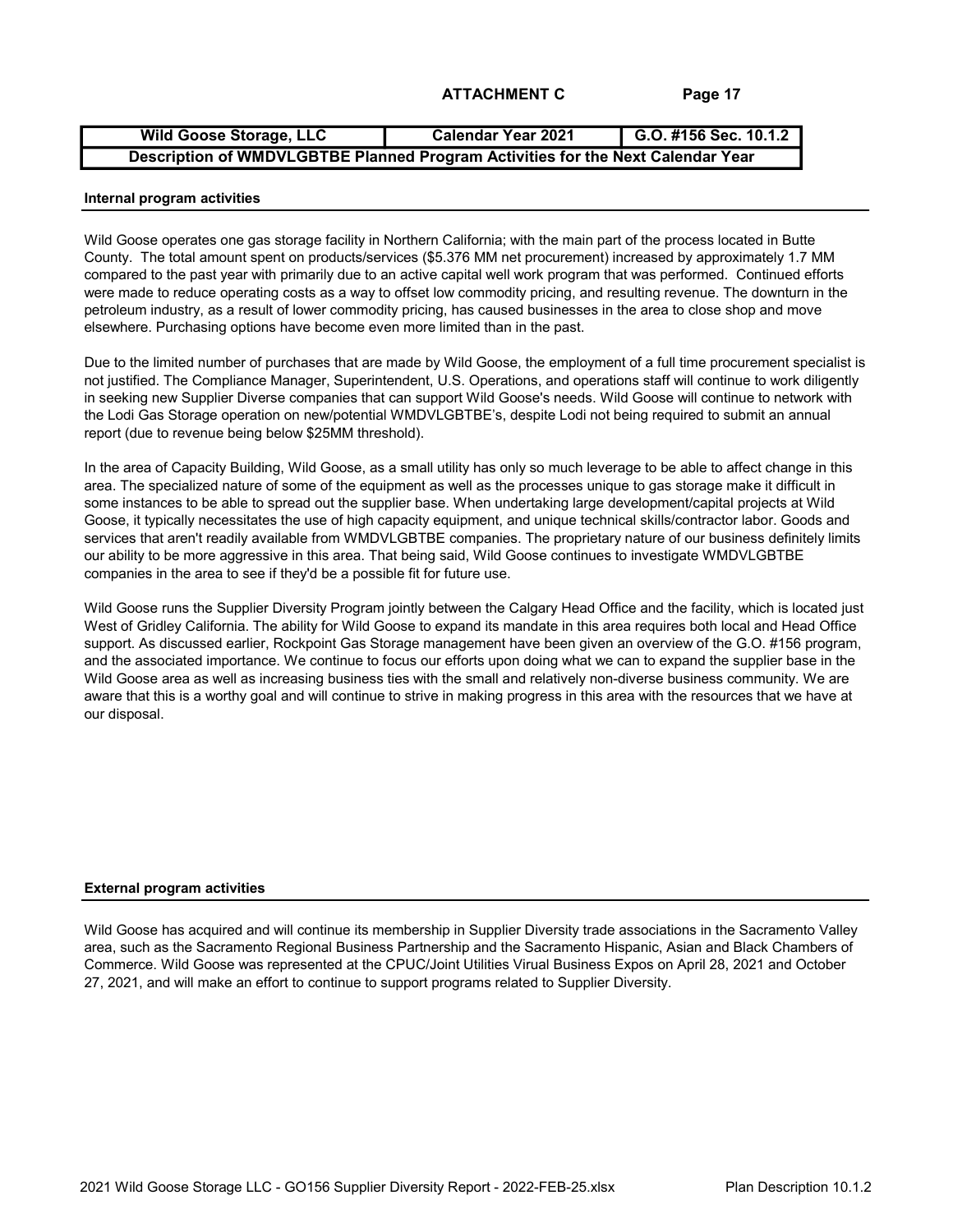| <b>Wild Goose Storage, LLC</b>                                     | <b>Calendar Year 2021</b> | $\bigcup$ G.O. #156 Sec. 10.1.3 |  |  |  |  |  |
|--------------------------------------------------------------------|---------------------------|---------------------------------|--|--|--|--|--|
| Plans for Recruiting WMDVLGBTBE Suppliers in Low Utilization Areas |                           |                                 |  |  |  |  |  |

Wild Goose will continue to monitor expenditures in the categories where utilization of diverse suppliers' has been historically low. We will continue to assess accounting reports in order to identify the magnitude of expenditures in these areas and determine if our efforts may have a tangible impact. As well, periodic review of the Clearinghouse website, and possibly attendance at future outreach events, will be done in an effort to identify WMDVLGBTBE's that could potentially provide a product/service at Wild Goose. Although we hope to take advantage of opportunities in low utilization areas, it is our intent to focus our supplier diversity efforts where we can maximize our expenditures with verified suppliers regardless of category to help increase overall spend percent.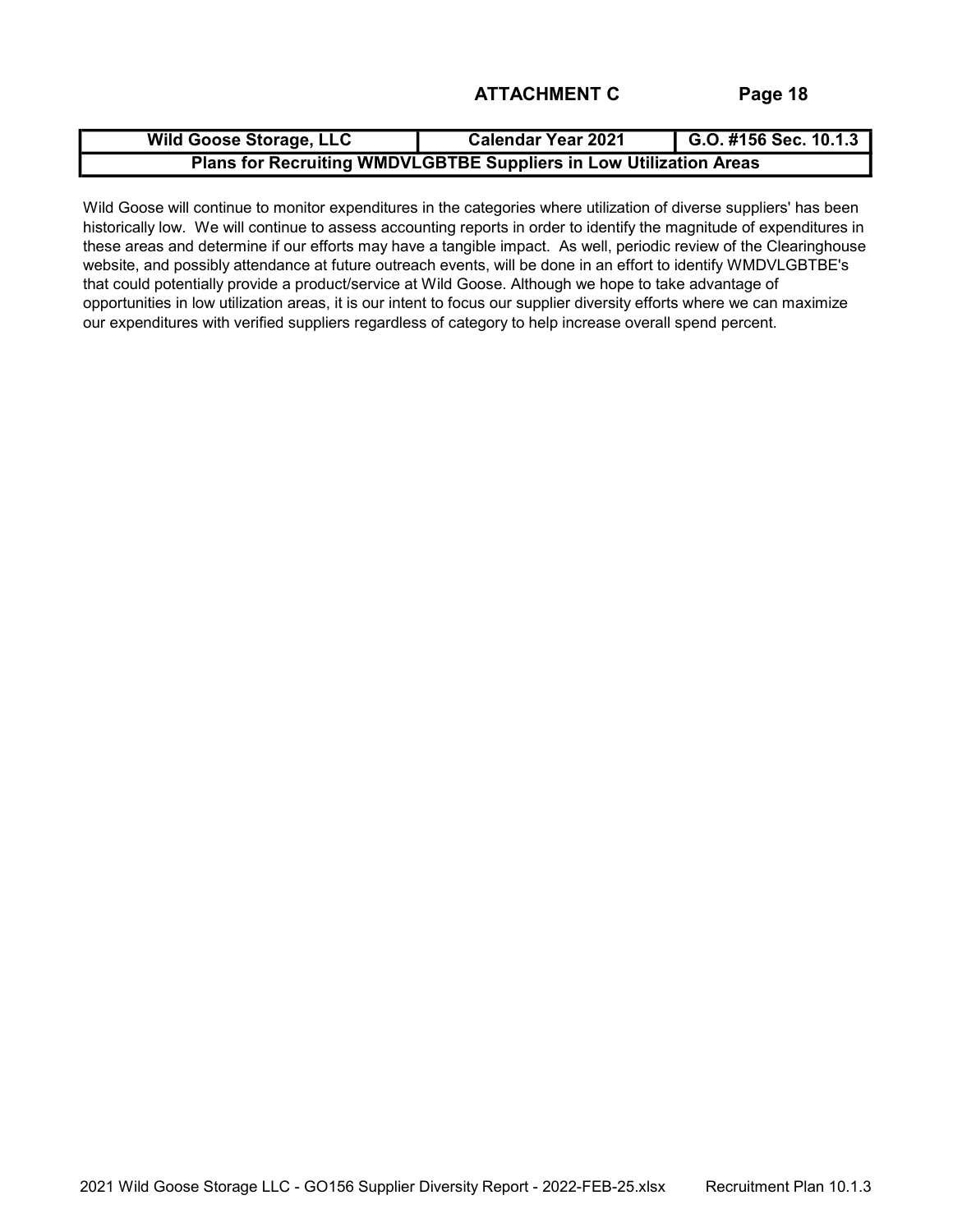| <b>Wild Goose Storage, LLC</b>                                     | <b>Calendar Year 2021</b> | G.O. #156 Sec. 10.1.4 |  |  |  |  |  |
|--------------------------------------------------------------------|---------------------------|-----------------------|--|--|--|--|--|
| <b>Plans for Recruiting WMDVLGBTBE Suppliers Where Unavailable</b> |                           |                       |  |  |  |  |  |

This continues to be a challenge for Wild Goose due to proximity of their operation in Northern California, combined with the nature of their business, and limited number of supplier diverse products/services that can support their needs. However, Wild Goose will keep this initiative in mind when seeking suppliers/contractors, and make efforts to recruit WMDVLGBTBE's from areas that previously have not been available. Wild Goose will take the opportunity, when available, to express their desire to the supplier/contractor community in utilizing WMDVLGBTBE companies for their needs.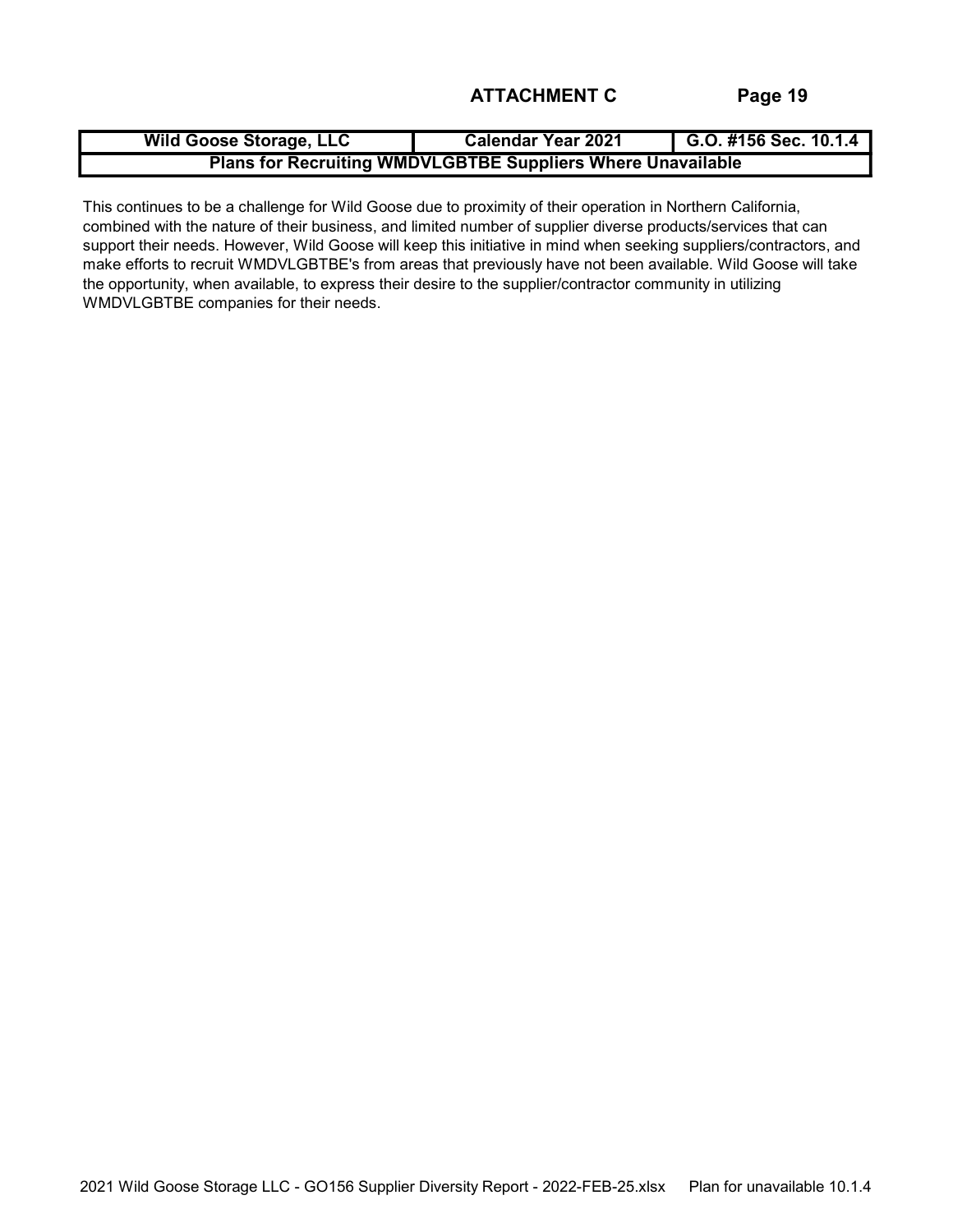| <b>Wild Goose Storage, LLC</b>                                              | <b>Calendar Year 2021</b> | $G.0.$ #156 Sec. 10.1.5 |  |  |  |  |  |
|-----------------------------------------------------------------------------|---------------------------|-------------------------|--|--|--|--|--|
| Plans for Encouraging Prime Contractors to Subcontract WMDVLGBTBE Suppliers |                           |                         |  |  |  |  |  |

Wild Goose has supplied prime contractors with pamphlets provided by Supplier Clearinghouse and with a copy of G.O. #156. Wild Goose continues to encourage its prime suppliers and contractors to contact the Office of Small and Minority Business for a list of certified WMDVLGBTBE's. Ultimately, it's the contractor's decision as to what subcontractors they select that best fulfill their company's needs. But, at a minimum, they are aware of the G.O. #156 initiative to utilize diverse products/services. The Wild Goose program administrator will continue to assist plant personnel that have procurement authority to encourage prime contractors to include verified minority suppliers.